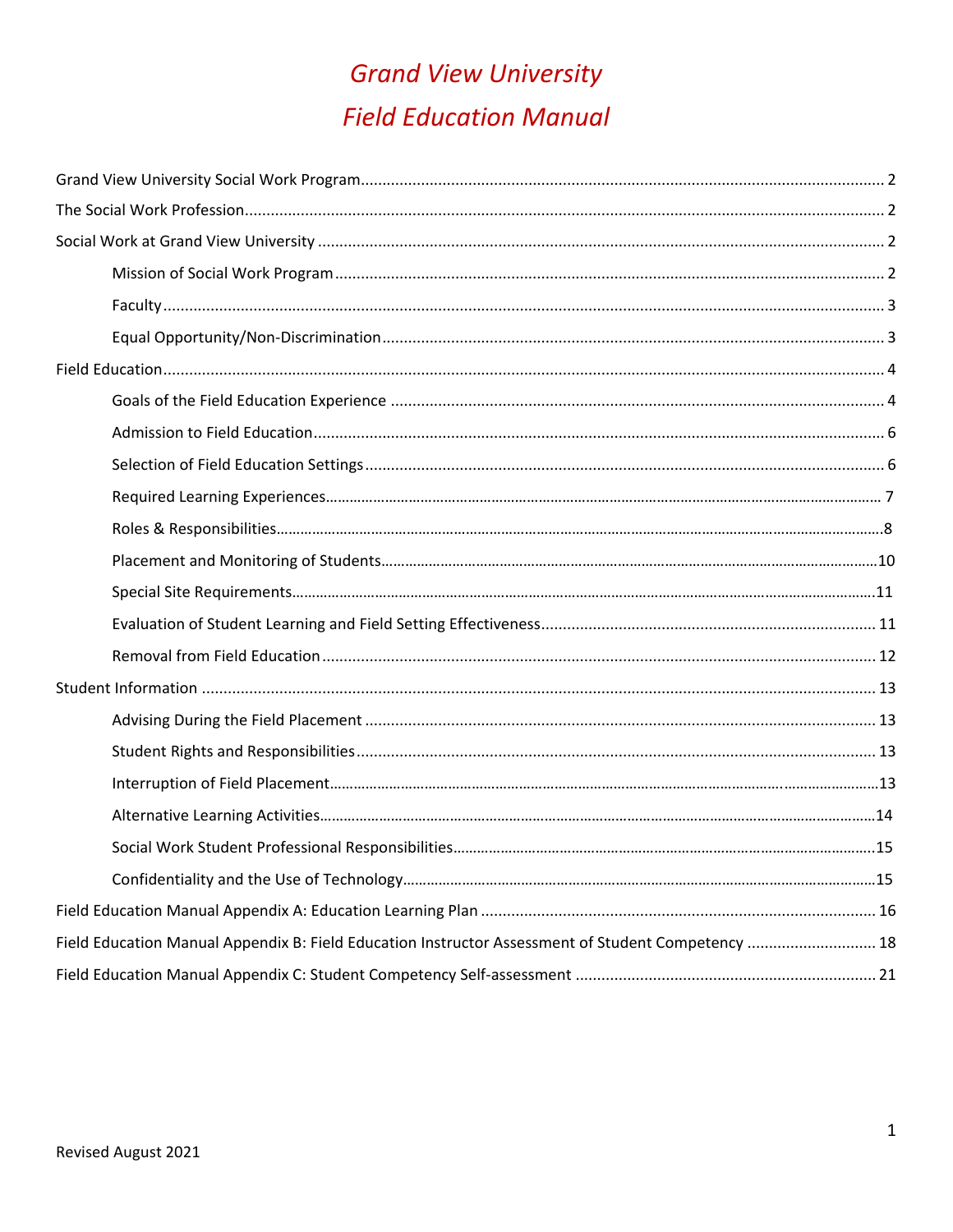# **Grand View University Social Work Program**

Grand View is a not-for-profit liberal arts university offering bachelor and master's degrees. It is a private institution affiliated with the Evangelical Lutheran Church in America. Founded in 1896 by Danish immigrants, Grand View has more than a century of focus on lifelong learning and emphasis on the "whole person," a perspective that dates from the principles of the Danish Folk School. Grand View has a diverse student body in a career-oriented, liberal arts–grounded curriculum at two campus locations in greater Des Moines.

The mission of Grand View is to engage, equip, and empower students to fulfill their individual potential and serve society. Grand View is committed to the development of the whole person – mind, body, and spirit – and to preparing students for successful careers and responsible citizenship both in their communities and in a diverse and changing world. Grand View offers a liberal arts education with goals that reflect the values and purpose of the social work profession.

# **The Social Work Profession**

The primary mission of the social work profession is to enhance human well-being and help meet the basic human needs of all people, with particular attention to the needs and empowerment of people who are vulnerable, oppressed, and living in poverty. A historic and defining feature of social work is the profession's focus on individual well-being in a social context and the well-being of society. Fundamental to social work is attention to the environmental forces that create, contribute to, and address problems in living. The mission of the social work profession is rooted in a set of core values. These core values, embraced by social workers throughout the profession's history, are the foundation of social work's unique purpose and perspective:

- Service Integrity Competence Social Justice
- Importance of human relationships Dignity and worth of the person
- -- From *Restoring Hope: The Power of Social Work,* NASW Annual Report 2011-2012

# **Social Work at Grand View University**

## **Mission of Social Work Program**

The Grand View University Social Work program's mission is to *develop professional social workers to serve as agents of change among the individuals, families, communities and organizations served*. With a commitment to social justice, social work students learn the core competencies necessary to operate as transformational professional social workers. Graduates are dually prepared to contribute to the field at the generalist practice level and continue with advanced graduate education.

The Grand View social work program is shaped by the core values central to the social work profession, including; service, social justice, the dignity and worth of the person, the importance of human relationships, integrity, competence, human rights, and scientific inquiry. Grand View University, as a liberal arts institution emphasizing "a rigorous education that prepares student for successful careers and inspired lives" provides a supportive context for social work values-based education, and subsequently, for the field education experience.

The Grand View Social Work Program is shaped by the knowledge, values, and skills central to the social work profession. Grand View social work students will gain:

• Theoretical and historical *knowledge* through classroom, experiential learning opportunities, and generation of research;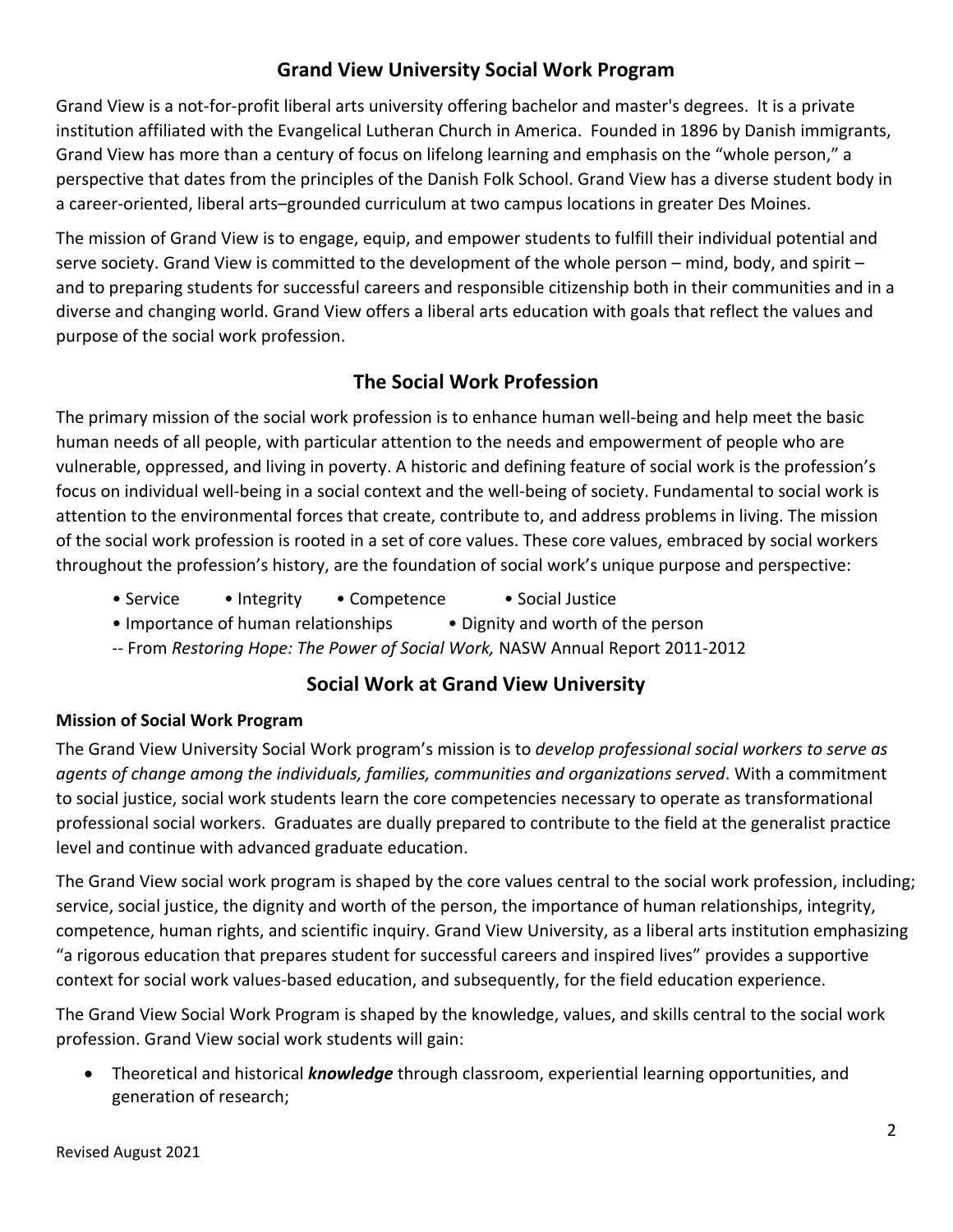- A deep understanding of the social work *values* of service, social justice, dignity and worth of the person, importance of human relationships, integrity, competence, human rights, and scientific inquiry that guide the profession; and
- *Skills* via classroom activities and field education as a means of developing practice wisdom.

Functioning as a model for social work practice, the social work student education at Grand View University is delivered using a strengths-based empowerment perspective. With emphasis on bridging social work research and practice, active learning opportunities present a comprehensive social work education and prepares students to enter the field as well-rounded social work professionals.

The social work program and faculty are committed to contributing to the professional field by way of teaching, scholarship and service. Faculty also mentor students in developing an ethical professional social work identity dedicated to constant learning in an ever-changing field. Graduates are prepared to think critically, respect diversity, and use multiple resources from scholarship and practice to empower clients to meet their goals.

The Grand View Social Work Program goals are reflective of the program's mission. Goals are listed below.

**Goal 1:** Prepare students for competent and effective entry-level generalist professional social work practice with individuals, families, groups, organizations, and communities through mastery of the knowledge, values, and skills that inform the nine core competencies.

**Goal 2:** Prepare students to think critically, using the values, codes of ethics, and research base of the profession.

**Goal 3:** Prepare students to use prevention and intervention methods to work effectively in changing contexts with diverse populations, drawing on people's strengths and resilience.

#### **Faculty**

The Grand View social work program currently consists of two full-time faculty members and possible adjunct faculty, each of whom meets the accreditation requirements for the Council on Social Work Education:

Cathy Beck-Cross, EdD (Drake University), MSW (University of Iowa), Associate Professor of Social Work, Social Work Program Director

Myke Selha, MSW (University of Iowa), Assistant Professor of Social Work, Field Education Director

Kimberlee Gregory, MSW (University of Iowa), Assistant Professor of Social Work

#### **Equal Opportunity and Non-Discrimination**

The Grand View social work program does not unlawfully discriminate on the basis of race, religion, creed, color, sex, sexual orientation, gender identity, marital status, age, national origin, ancestry, disability, military status, or other classification protected by local, state, or federal law in applications for admission.

Grand View University is committed to providing for the needs of students who have disabilities under Section 504 of the Rehabilitation Act of 1973, the Americans with Disabilities Act of 1990 (ADA) and Amendments Act of 2008. It is the policy of Grand View that reasonable and appropriate services and support be made available for any student who, through a recent assessment, can document a disability.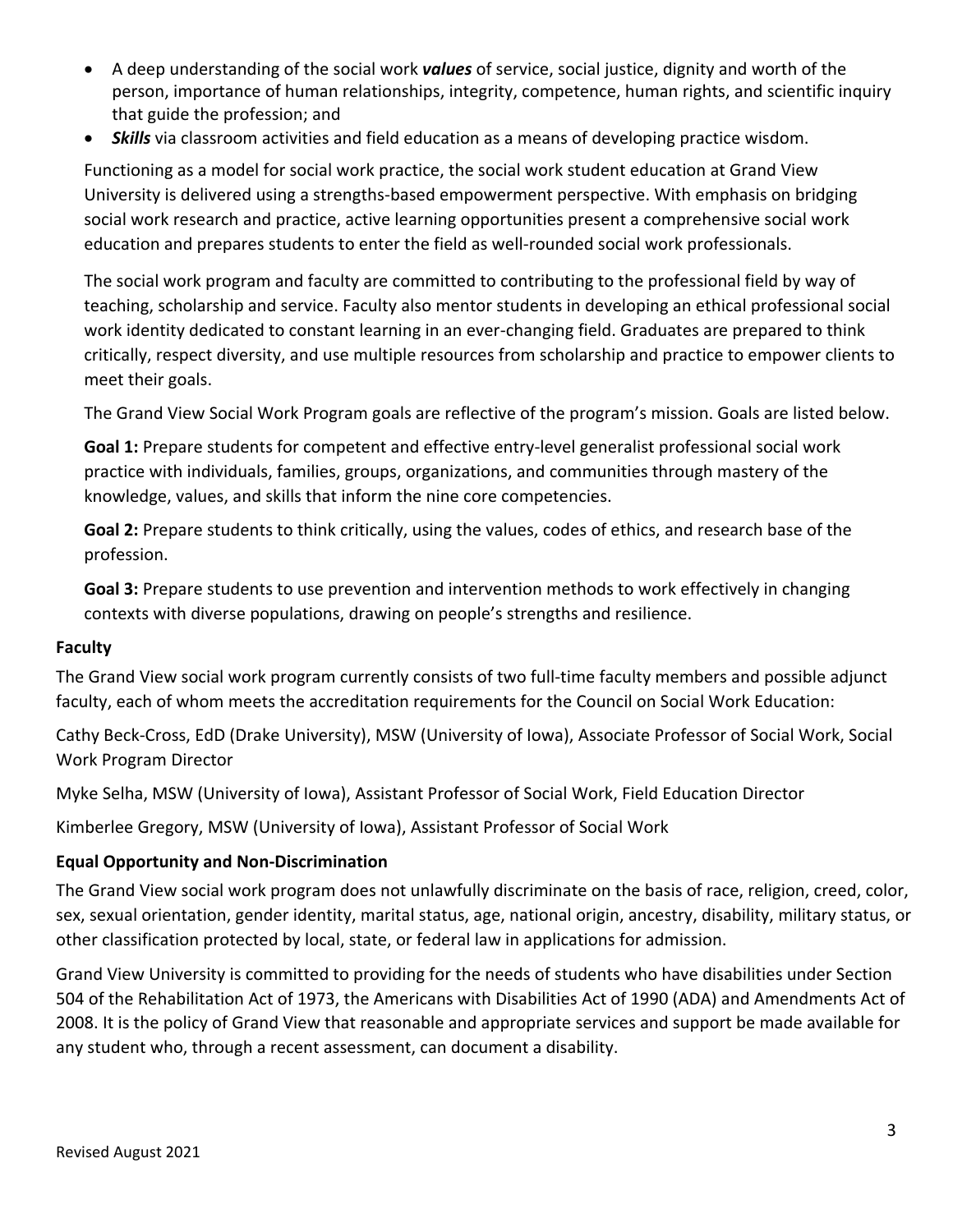# **Field Education**

Bachelor level social workers are qualified to practice as a generalist in a variety of settings, including public child welfare; behavioral, health, and mental health services; school settings; aging resources; juvenile justice; developmental disabilities; and substance abuse treatment. A student with a bachelor's degree in social work will have opportunities to practice with individuals of all ages, families, and community engagement activities. Field education is the signature pedagogy of social work, and allows the student the opportunity to connect the knowledge, skills, and values learned throughout the academic experience with practice in a professional setting.

Students begin their field placement during the first week of classes and continue through the last week of the Spring Semester. Students who want exceptions, such as beginning placement prior to the start of the semester, ending a placement early, or extending placement beyond the end of the semester, can do so only with the full knowledge and consent of the field education director and field instructor. Students may complete and count up to ten (10) hours of agency orientation activities prior to the start of their field experience. Any more time required over ten (10) hours need to be cleared with the field education director.

Students often travel to meetings, clients' homes, and other agencies in the course of their field experience. Students may count the time used for this travel during their "agency day." However, students may not count the time they travel to and from the agency from their place of residence that starts and concludes their "agency day."

The student may count time spent in seminars (e.g., trainings, workshops, or conferences) offered by the placement agency towards their field experience. If the seminar is scheduled during the work day, the student may count the time spent traveling to and from the seminar. If the seminar is at the onset of the work day or at the end of the work day, the student cannot count that travel time to the seminar from home or from the seminar to home.

During their time of their field experience, students often have the opportunity to attend professional development training outside of their field agency. Students may count the time spent at these trainings, provided that the agency instructor has approved the training, and if it is of a professional nature related to social work and likely to enhance student development as a professional. Students may not count any time involved in overnight stays or other time associated with training other than the actual training hours and travel time of one hour or more, to and from the event. Travel time is defined as the time spent in a vehicle traveling to or from the event. This does not include time waiting in an airport, bus station, etc.

## **Goals of the Field Education Experience**

The goal of Grand View Social Work Program field education is to provide the student with opportunity to apply academic learning to practice in a setting where supervision and guidance are provided in order to prepare the student for professional practice upon graduation. The goals of the field education experience reflect the *core competencies* and related *practice behaviors* from the Council on Social Work Education (EPAS 2008). Each of the core competencies and related practice behaviors is included within the student's field Education Learning Plan (see section on *Evaluation of Student Learning and Field Setting Effectiveness*, below) and are assessed at the completion of the field education experience. The goals of field education are as follows: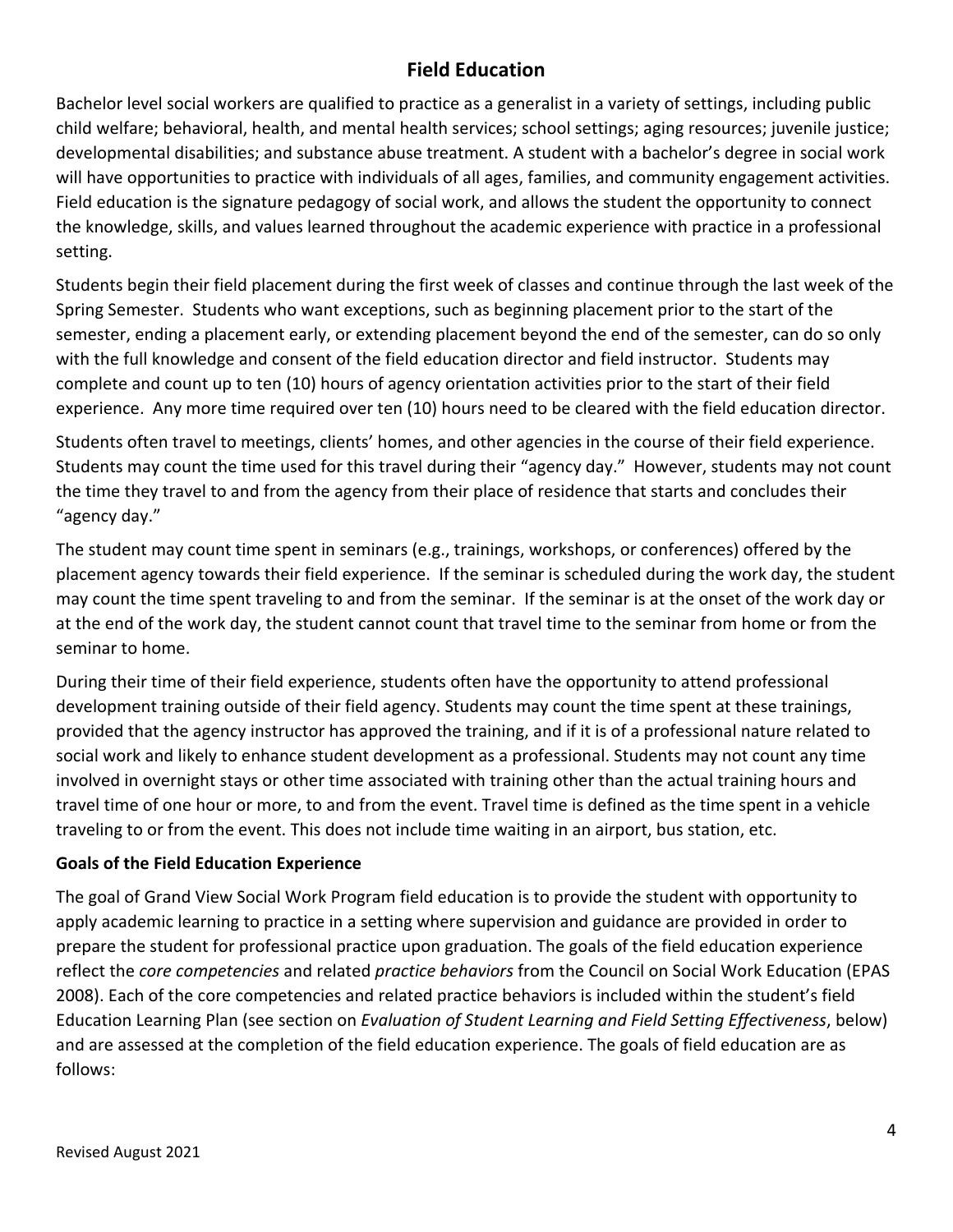#### **CORE COMPETENCY AND RELATED PRACTICE BEHAVIORS**

#### **Competency 1: Demonstrate Ethical and Professional Behavior**

Practice behaviors:

- Make ethical decisions by applying the standards of the NASW Code of Ethics, relevant laws and regulations, models for ethical decision-making, ethical conduct of research, and/or additional codes of ethics as appropriate to context.
- Use reflection and self-regulation to manage personal values and maintain professionalism in practice situations.
- Demonstrate professional demeanor in behavior; appearance; and oral, written, and electronic communication.
- Use technology ethically and appropriately to facilitate practice outcomes.
- Use supervision and consultation to guide professional judgment and behavior.

#### **Competency 2: Engage Diversity and Difference in Practice**

Practice behaviors:

- Apply and communicate understanding of the importance of diversity and difference in shaping life experiences in practice at the micro, mezzo, and macro levels.
- Present themselves as learners and engage clients and constituencies as experts of their own experiences.
- Apply self-awareness and self-regulation to manage the influence of personal biases and values in working with diverse clients and constituencies.

#### **Competency 3: Advance Human Rights and Social, Economic, and Environmental Justice.**

Practice behaviors:

- Apply their understanding of social, economic, and environmental justice to advocate for human rights at the individual and system levels.
- Engage in practices that advance social, economic, and environmental justice.

#### **Competency 4: Engage in Practice-informed Research and Research-informed Practice**

Practice behaviors:

- Use practice experience and theory to inform scientific inquiry and research.
- Apply critical thinking to engage in analysis of quantitative and qualitative research methods and research findings.

#### **Competency 5: Engage in Policy Practice**

Practice behaviors:

- Identify social policy at the local, state, and federal level that impacts well-being, service delivery, and access to social services
- Assess how social welfare and economic policies impact the delivery of and access to social services.
- Apply critical thinking to analyze, formulate, and advocate for policies that advance human rights and social, economic, and environmental justice.

#### **Competency 6: Engage with Individuals, Families, Groups, Organizations, and Communities**

Practice behaviors:

- Apply knowledge of human behavior and the social environment, person-in-environment, and other multidisciplinary theoretical frameworks to engage with clients and constituencies.
- Use empathy, reflection, and interpersonal skills to effectively engage diverse clients and constituencies.

#### **Competency 7: Assess Individuals, Families, Groups, Organizations, and Communities**

Practice behaviors: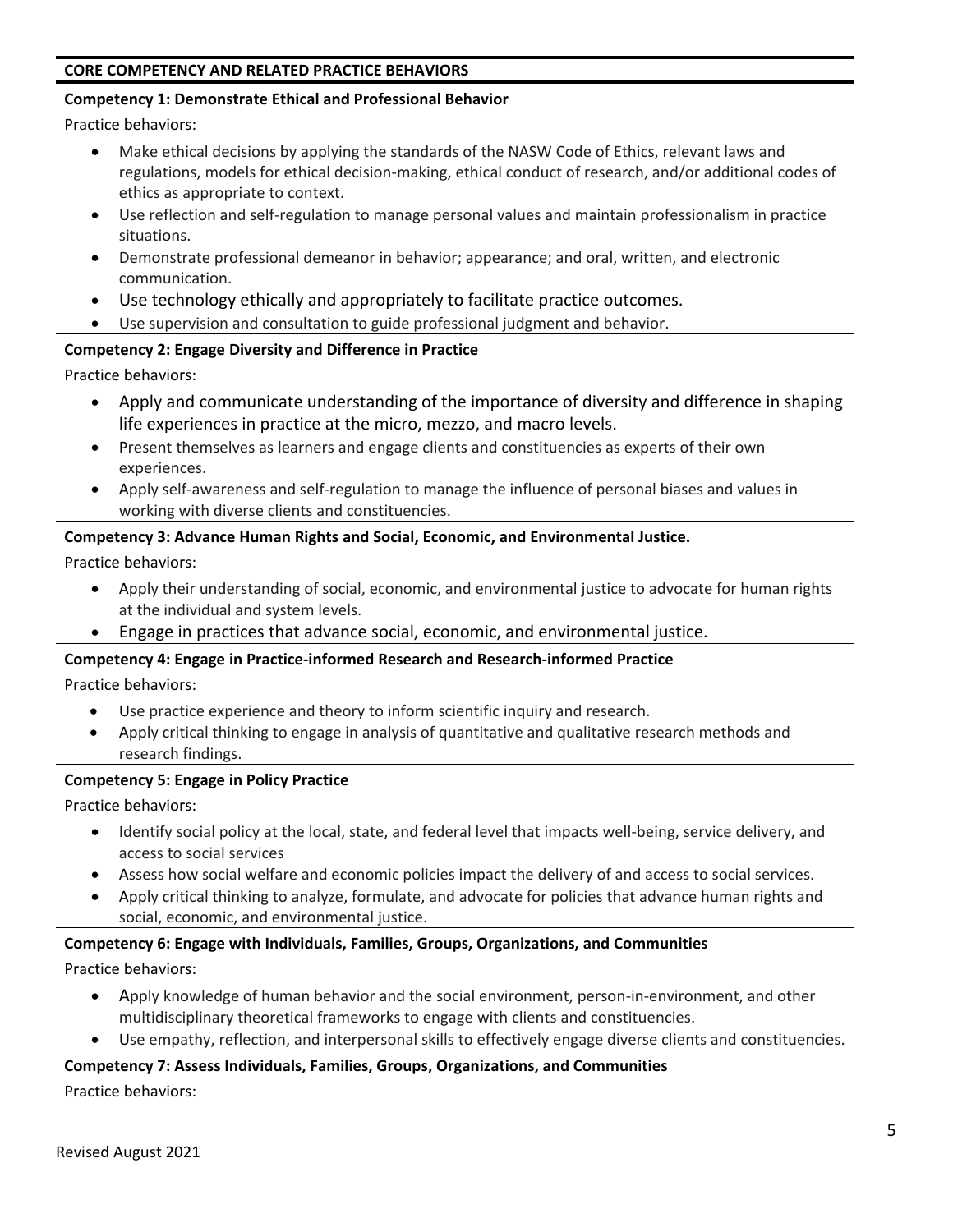- Collect and organize data and apply critical thinking to interpret information from clients and constituencies.
- Apply knowledge of human behavior and the social environment, person-in-environment, and other multidisciplinary theoretical frameworks in the analysis of assessment data from clients and constituencies
- Develop mutually agreed-on intervention goals and objectives based on the critical assessment of strengths, needs, and challenges within clients and constituencies.
- Select appropriate intervention strategies based on the assessment, research knowledge, and values and preferences of clients and constituencies.

#### **Competency 8: Intervene with Individuals, Families, Groups, Organizations, and Communities**

Practice behaviors:

- Critically choose and implement interventions to achieve practice goals and enhance capacities of clients and constituencies.
- Apply knowledge of human behavior and the social environment, person-in-environment, and other multidisciplinary theoretical frameworks in interventions with clients and constituencies.
- Use inter-professional collaboration as appropriate to achieve beneficial practice outcomes.
- Negotiate, mediate, and advocate with and on behalf of diverse clients and constituencies.
- Facilitate effective transitions and endings that advance mutually agreed-on goals.

# **Competency 9: Evaluate Practice with Individuals, Families, Groups, Organizations, and Communities**

Practice behaviors:

- Select and use appropriate methods for evaluation of outcomes.
- Apply knowledge of human behavior and the social environment, person-in-environment, and other multidisciplinary theoretical frameworks in the evaluation of outcomes.
- Critically analyze, monitor, and evaluate intervention and program processes and outcomes.
- Apply evaluation findings to improve practice effectiveness at the micro, mezzo, and macro levels.

Within this document, the *Field Education Director* is the Grand View faculty member who is responsible for assisting the student in selecting the placement site and providing oversight during the student's placement. The *field instructor* is the social work professional who provides supervision to the student during the field placement. In the event that the field site does not have a suitable employee for the field instructor role, the field director will appoint a social worker outside of the agency to fill this role.

## **Admission to Field Education**

The criteria for admission to the field education program reflect the criteria for maintaining enrollment in the Grand View social work program:

- At least sophomore standing at time of acceptance into the program
- 2.5 GPA in all courses required for the major, with a minimum of a C in each
- 3.0 GPA in all required social work courses, if student intends to apply for advanced standing to graduate school in social work
- Completion of formal application (submitted fall of senior year) for admission to field education (completed spring of senior year)
- Continued demonstration of suitability for the profession, as evidenced by adherence to the NASW Code of Ethics and average score of at least 80% on Professional Behavior Assessment assessed in each social work class

The Field Education Director will verify eligibility, based on the above criteria, for field education prior to the start of the semester in which it is to occur.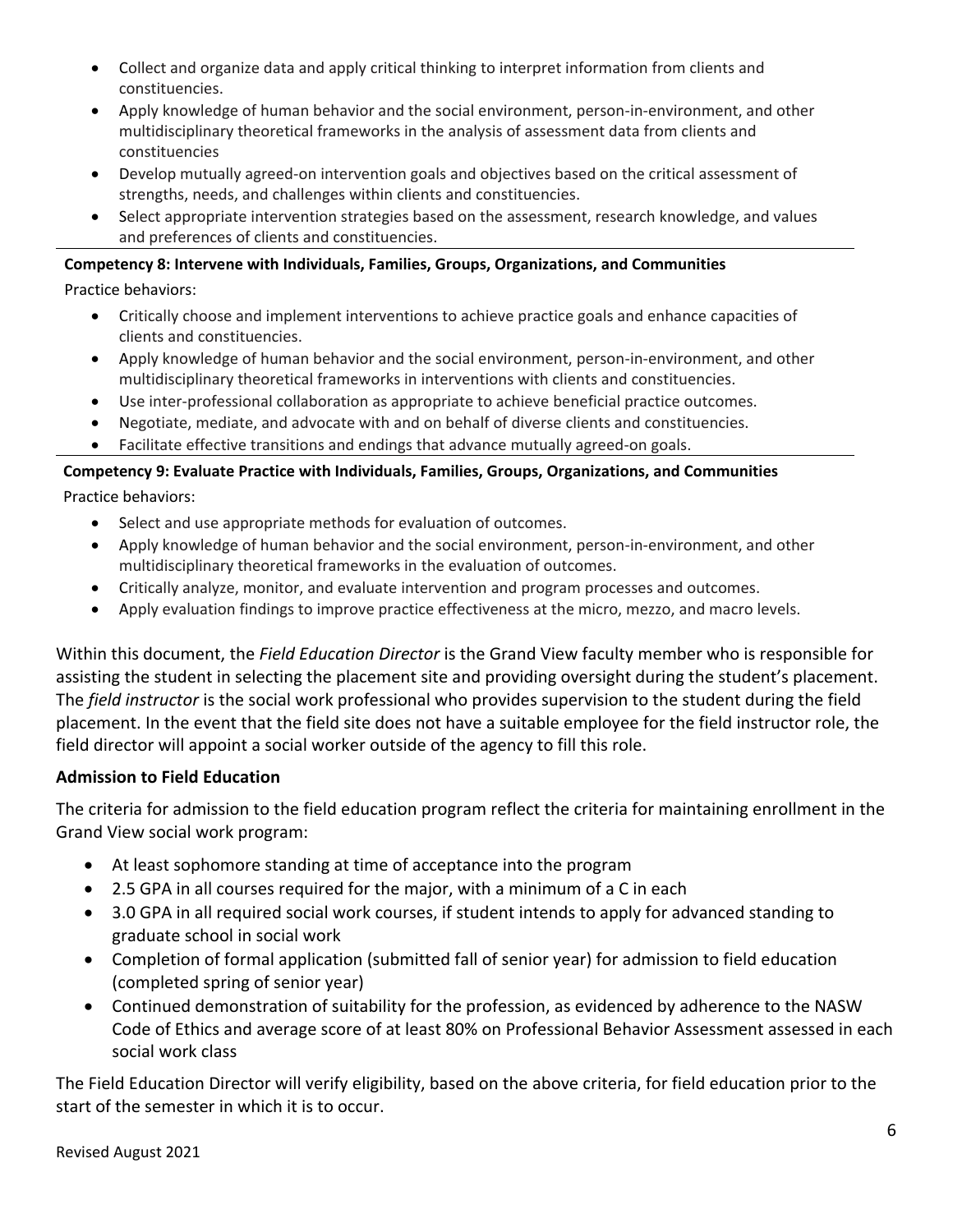## **Selection of Field Education Settings**

Students will complete a pre-application for field placement in the spring term of the year prior to the expected year of the placement. The pre-application will include information about the student's professional interests as well as ideas about potential placement agencies, which will guide the selection of the field education placement. Students will meet with the Field Education Director to review the information included in the application and discuss potential placement sites.

Field education hours may not be completed at an organization where the student works, unless the hours are completed in an area that offers a *new educational experience* for the student. The Field Education Director will negotiate arrangements for field instruction at the agency where the student completes the 450-hour placement.

The agency where the student is to complete the field education hours must provide

- A professional level of social work services that reflect adherence to the NASW Code of Ethics.
- Programming that reflects BSW-level generalist social work practice.
- The ability to carry out the organization's services without the support of the student.
- The ability to offer adequate hours to allow the student complete the field education within the assigned term.
- Adequate working space for the student and access to necessary resources during the placement to carry out the assigned field work.
- An onsite field education instructor with a BSW or MSW from a CSWE-accredited program. In the case of an agency that does not have a field education instructor who meets these requirements, the Grand View Field Education Director or designee serves as the field education supervisor, and an agency representative must still be available to serve as a supervisor of the tasks in which the student will be engaged during the field placement.

#### **Required Learning Experiences**

To ensure equity in the variety of opportunities offered by placement sites, students need to minimally engage in the following during their field experience. The emphasis on each of the areas will differ for each student as the agency settings are different. Best practice dictates that experiences are to be graduated from simple to complex, from concrete to abstract, and from team functioning to (where appropriate) independent functioning.

- Orientation to agency including introductions to all staff, tour of facilities, explanation of office procedures, place of the agency in the social service network, etc.
- Experiences in engagement and assessment (Examples: intakes, family/organizational/community needs assessment, social history, etc.)
- Experiences in using the problem-solving process with a client or client system (Examples: case management services, treatment delivery, crisis management planning/services, evaluating progress, discharge planning, client termination activities/case closure)
- Experiences with groups (Examples: staff meetings, client groups organized for various purposes, large community groups)
- Experiences in community activities (Examples: understanding agency's role in community, network with other agencies, participate in planning public education display or program, outreach activities):
- Experiences in understanding administrative process (Examples: staff meetings, funding, budget planning, board meetings)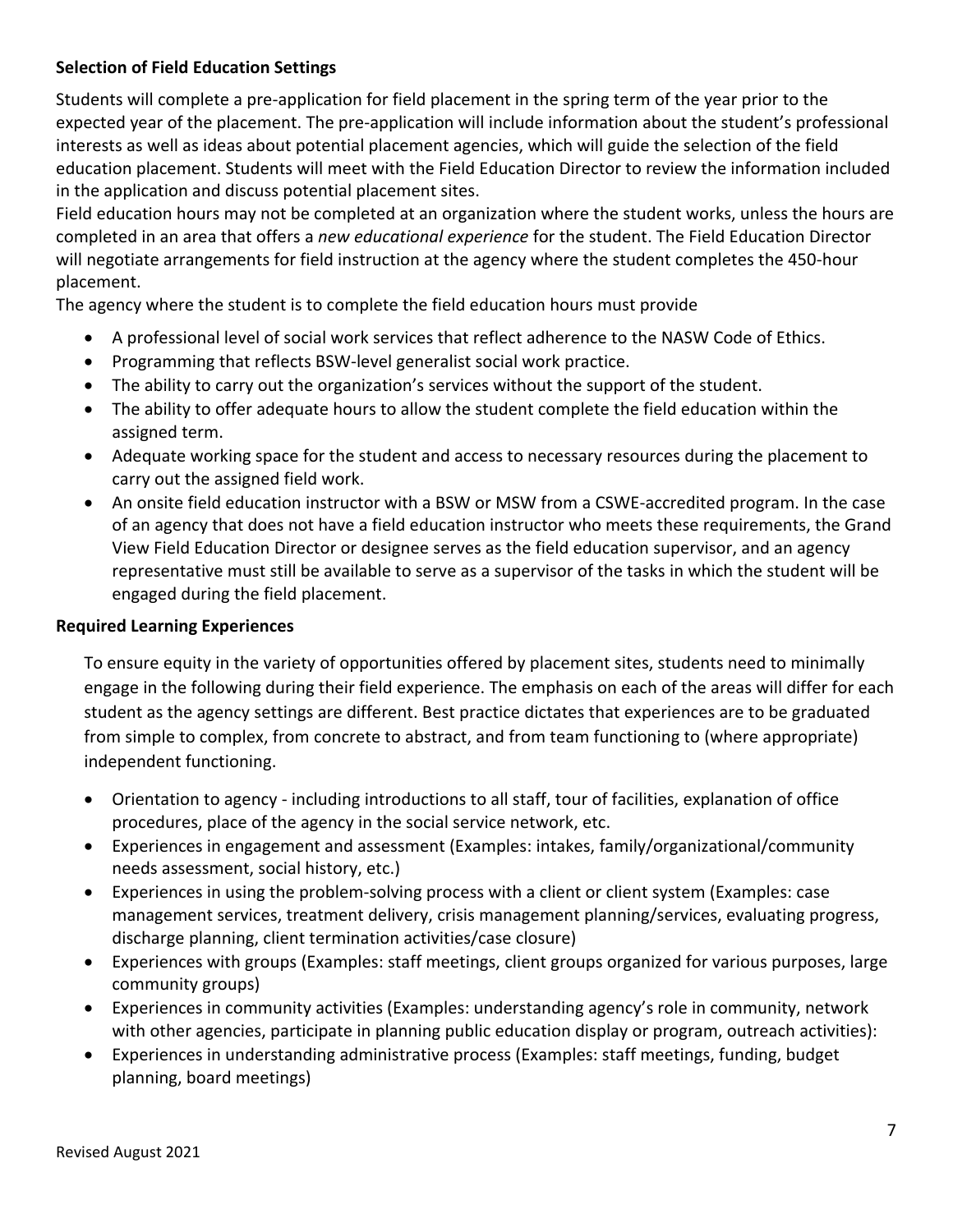- Experiences with written work (Examples: summaries, letters, psychosocial histories and assessments, treatment notes)
- Experiences in advocating for human rights at the individual and systemic level (Examples: lobbying, assessing agency policies for inclusivity)
- Experiences in evaluating evidence of effectiveness of interventions and/or policies (Examples: review best practices of a particular evidence-based intervention, complete an analysis of proposed legislation or a currently existing policy.)

The agency field education instructor will also be required to provide a resume or vita reflective of professional experience and educational attainment in order to demonstrate completion of a BSW or MSW from an accredited educational institution.

# **Roles and Responsibilities**

**Director of Field Education**: The field director has oversight of the field program. The person in this role is responsible for the administration of the field program which includes planning the program, development of placement processes, advising students, maintaining the field manual and field forms, and placing students in appropriate agencies. The responsibilities of the field director include:

- Secure agencies which meet the criteria for the placement of GVU social work students;
- Evaluate the appropriateness and adequacy of supervision of students offered by the agency and provide field instructor orientation sessions;
- Enroll students into the field placement process during the Practice II class and hold orientation meetings prior to the term in which students are placed;
- Meet with students, who meet the department's criteria for field, and work closely with them until a placement is secured;
- Monitor student progress in placement and oversee adjustments in education learning plans, assignments, etc., where appropriate;
- Interpret the department's program and policies to the agency instructor and to relate these to the student's objectives when the need arises;
- Notify appropriate persons of changes in supervision and/or addresses as well as the emergence of any problems;
- Teach senior seminars during the term in which the field placement is completed.
- Assist in securing an alternative placement, in the event that a placement disruption occurs; and
- Administer field program evaluations and student self-efficacy evaluations at the end of the field experience.

**Field Instructor**: The field instructor is the individual at the agency who met criteria for supervising an undergraduate social work student and agrees to provide supervision through the field experience. The responsibilities of the agency instructor include:

- View/attend field instructor orientation sessions prior to taking a GVU social work student for their field experience;
- To give the student an understanding of the particular agency; to orient the student to the agency's functions, purpose, and structure; to give the student some idea of how the agency fits into delivery of service pattern for the community;
- To be aware of the "emotional impact of field instruction" and to prepare the student to cope with it; to help the student identify and understand his/her role, to introduce him/her to staff members and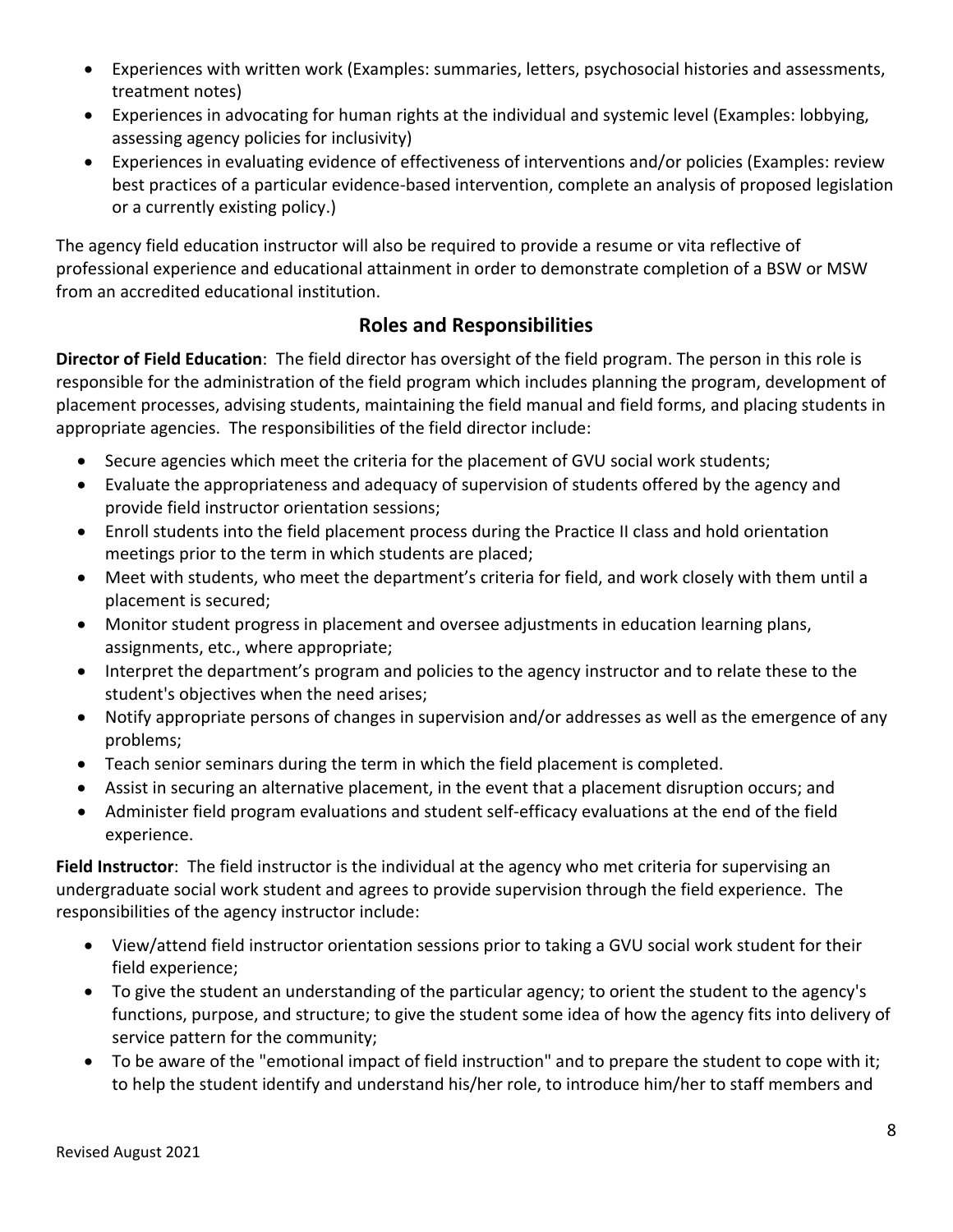make it easy for him/her to feel a part of the agency, to arrange for the student to attend staff meetings, to introduce students to other staff personnel, etc.;

- Develop, in consultation with the student, an Educational Learning Plan that includes the required field learning experiences for undergraduate students;
- Provide appropriate assignments which will give students exposure to all facets of the agency. As the student shows growth in learning and development of self-awareness, assignments should increase and reflect recognition of this growth. In agencies where multi-problems are addressed, students should have a balanced load;
- Provide time for attendance at seminar sessions with University faculty;
- Provide ongoing evaluation of student. If at any time that student's level of performance is questionable, to inform the student and the faculty liaison; to contact the faculty liaison in early if there are problems with the student in the agency; and
- Hold regular instructional sessions with the student, preferably no less than once per week.

**Faculty Liaison**: (Note: In the absence of a Faculty Liaison, the below responsibilities will be carried out by the Field Education Director.)

When the student begins the placement, a faculty liaison is assigned to oversee the field experience, is responsible for the student, and maintains close contact with the student and agency instructor throughout the placement. Faculty assigned as field liaisons consult on how best to divide students. The responsibilities of the faculty liaison include:

- Contacts the student and agency instructor to inform them of their roles and to answer questions or concerns they might have;
- Constructs a syllabus for the field course and identifies appropriate academic reading materials (content), as part of the student learning experience;
- Inform the agency instructor and student of the Education Learning Plan, its importance and the due date of completion of this document;
- To monitor student progress in placement and oversee adjustments in Educational Learning Plans, assignments, etc., where appropriate;
- To interpret the department's program and policies to the agency instructor and to relate these to the student's objectives when the need arises;
- To notify appropriate persons of changes in supervision and/or addresses as well as the emergence of any problems;
- To teach senior seminars for students placed with them. As a part of this responsibility, arrange for remote participation for students placed in distance field placements;
- To hold evaluation conferences at least twice during the term, typically a midterm and a final conference, with the student and agency instructor;
- If the agency instructor possesses an undergraduate degree in a field that is related to social work, the faculty liaison will make an additional agency contact to the agency instructor within the first 3 weeks of the field placement to promote a positive start to the field experience. The faculty liaison will also assist with developing the Education Learning Plan as needed along with the student and agency instructor to ensure that the social work perspective is evident in terms of social justice, policy and advocacy work as to relates to the student's field experience; and
- To determine the final grade (credit/no credit) for the student based upon seminar participation, field assignments and field evaluations.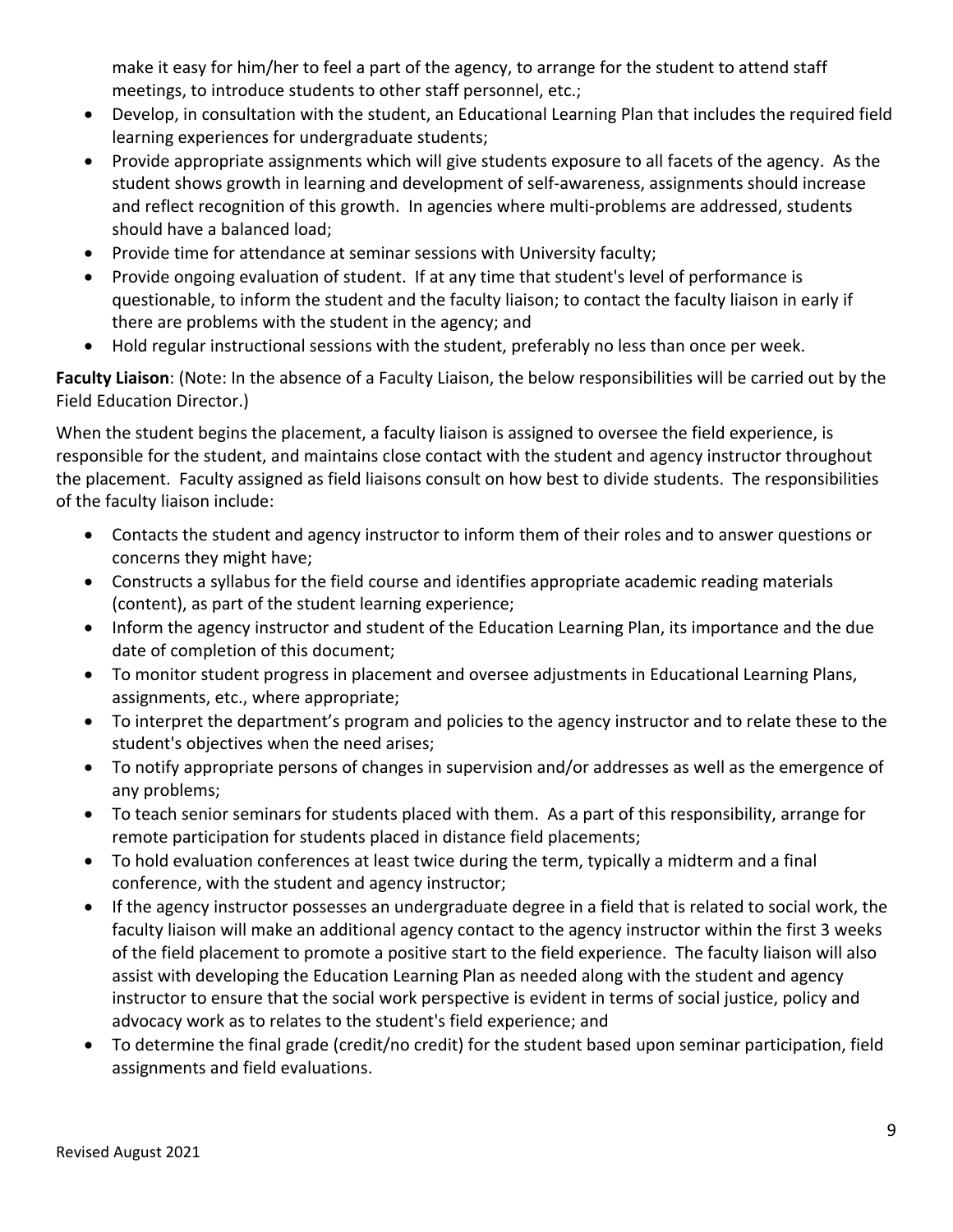**Student:** The responsibilities of the student include:

- Attend a field orientation session as arranged by the field director and complete all preplacement activities by the deadline provided;
- Conduct themselves as professionals during their agency internship;
- Report for field instruction agency work as required and be prepared to complete responsibly a day's work;
- Report directly to the agency instructor in the agency if unable to report for work. To arrange with the agency instructor the rescheduling of hours missed in order to fulfill the required hours of Field Instruction. Agency holidays, not University holidays, apply. (Required hours are a minimum of 450 clock hours);
- Notify the faculty liaison/field director if unable to be present at the agency as planned. If a student is absent from the agency for a significant period (including illness), it may be necessary to terminate the agency placement;
- Adhere to all agency regulations and requirements including policies pertaining to sexual harassment;
- Take initiative and responsibility for learning activities which includes discussing with agency instructor areas of learning in which student would like to engage;
- Maintain agency records as required;
- Engage fully and in all activities planned (i.e., visits, conferences, evaluations);
- Review continually, internalize and adhere to the Social Work Code of Ethics, with particular reference to such principles as confidentiality and the client's right to self-determination;
- Assess continually the appropriateness of the placement based upon the Education Learning Plan, interaction with staff, etc.;
- Attend senior seminar as arranged;
- Make her/his own living arrangements. Meals and transportation to and from the agency are also the responsibility of the student.

## **Placement and Monitoring of Students**

Unless located outside the central Iowa area, prior to the student's placement at the agency, the Field Education Director will conduct a site visit to confirm the organization's ability to address the criteria discussed in the section above, *Selection of Field Education Settings*.

If the student's placement is to be completed outside the central Iowa area, the Field Education Director will work with the student to identify a field education supervisor. If a site visit by the Field Education Director cannot be completed, other means of visual contact (e.g., Skype) will be used to ensure the agency is able to address the expectations of field placement setting. The Field Education Director will work with the student to identify a field education instructor who is able to provide oversight at the agency where the placement hours are completed.

Within the first three weeks of the student's placement, an Education Learning Plan will be developed by the student, the field education instructor, and Field Education Director. The Education Learning Plan (see Appendix A) provides assurance for both the student and the agency that the activities occurring within the field placement are ones that will help the student demonstrate the core competencies and practice behaviors of the profession.

Field education hours may not be completed at an organization where the student works, unless the hours are completed in an area that offers a new educational experience for the student. In the case of this situation, the Field Education Director will verify with the student's employer that the field placement offers a different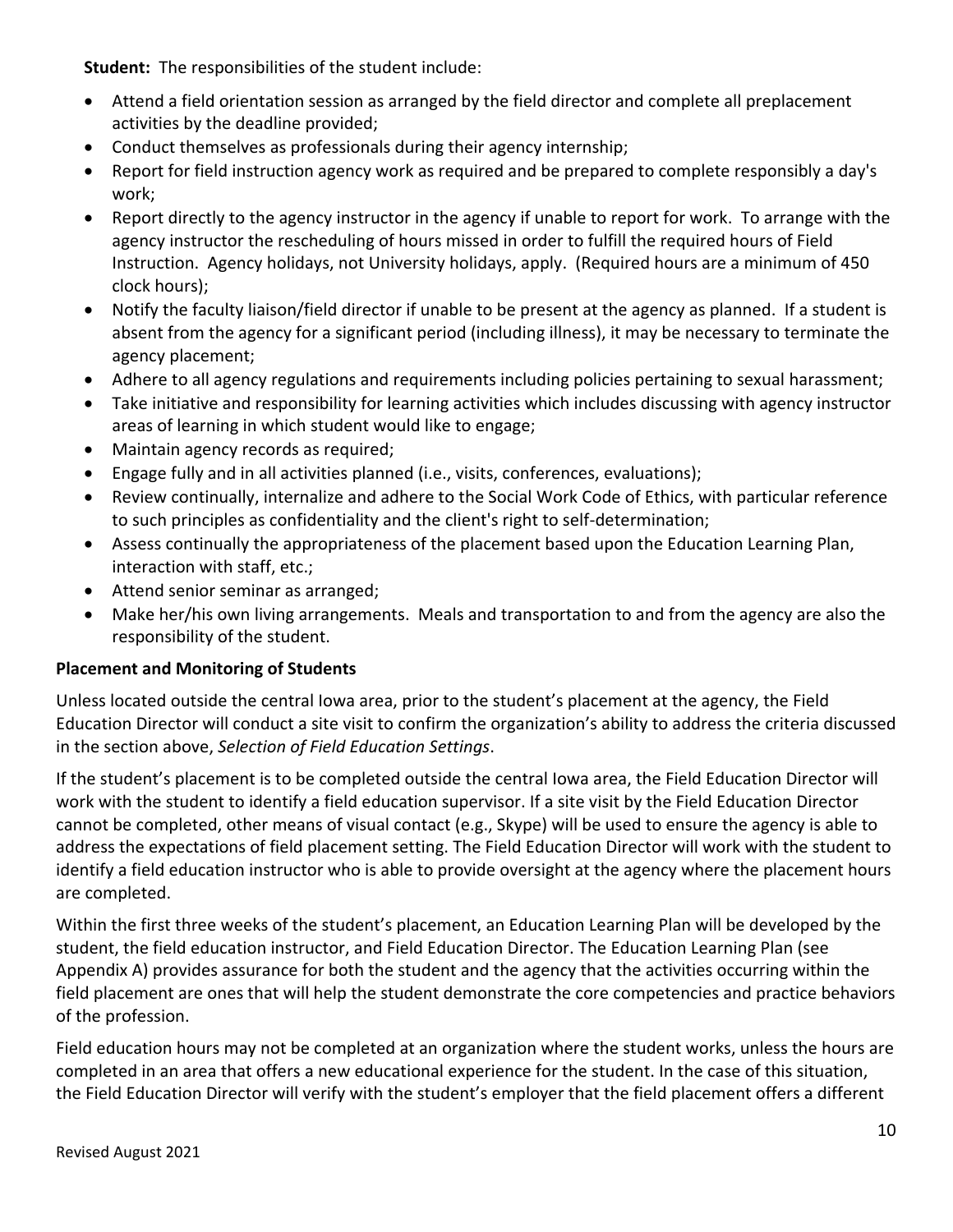educational experience than responsibilities completed by the student as an employee. To ensure the education experience is unique, it is expected that there be a different supervisor overseeing the field experience.

## **Special Site Requirements**

Increasingly, hospitals and medical centers are requiring that student interns provide proof of liability/malpractice insurance before a placement can begin. In addition, they usually need a completed background check, proof of certain immunizations and specialized training to be completed. During the field placement interview, students need to inquire about required liability coverage, background checks and specialized training (e.g., airborne pathogens, universal precautions). Students who accept internship positions at agencies that require liability/malpractice insurance coverage, immunizations, specialized training, background checks and/or proof of health insurance are financially responsible for obtaining those required documents, unless the agency is willing to do so.

## Liability/Malpractice Insurance Coverage

Grand View University does not provide students with liability coverage during the social work field placement. Social work undergraduate students are strongly urged to have a liability/malpractice insurance policy purchased before they begin their field placement experience. Students can purchase liability coverage for field through NASW's Insurance Trust. The social work department has applications to NASW and the NASW Insurance Trust. Students need to be NASW members before they can purchase its liability insurance for field placement. This process can take weeks and should therefore, be pursued immediately.

## Immunizations

The social work department does not give immunizations nor keep any records of student immunization history. It is the student's responsibility to inquire about which immunizations are required for the field placement and to secure any ones needed.

## Specialized Training

Hospitals often want students to have specialized training in medical related matters (for example, occupational exposure to blood borne pathogens and basic cardiac life support skills). The social work department does not provide training or orientation on medical specialized training nor does it keep records on any medical training students may have completed outside the department. Ask the field agency what is required of you.

## Background Checks

If required, the agency needs to do this or may require the student to gather this information. Ask the agency what system they use to conduct background checks.

#### Student Health Insurance

Hospitals may want proof of student health insurance to cover emergency health care for illnesses or injuries resulting from the field experience.

## **Evaluation of Student Learning and Field Setting Effectiveness**

The student's progress will be assessed using the *Field Education Instructor Assessment of Student Competency* (see Appendix B). The Field Education Director will conduct a minimum of two site visits to agency where each student is placed, with additional site visits scheduled as needed. The first site visit will occur during the first four weeks, and the second visit will occur near the end of the placement. During the first visit,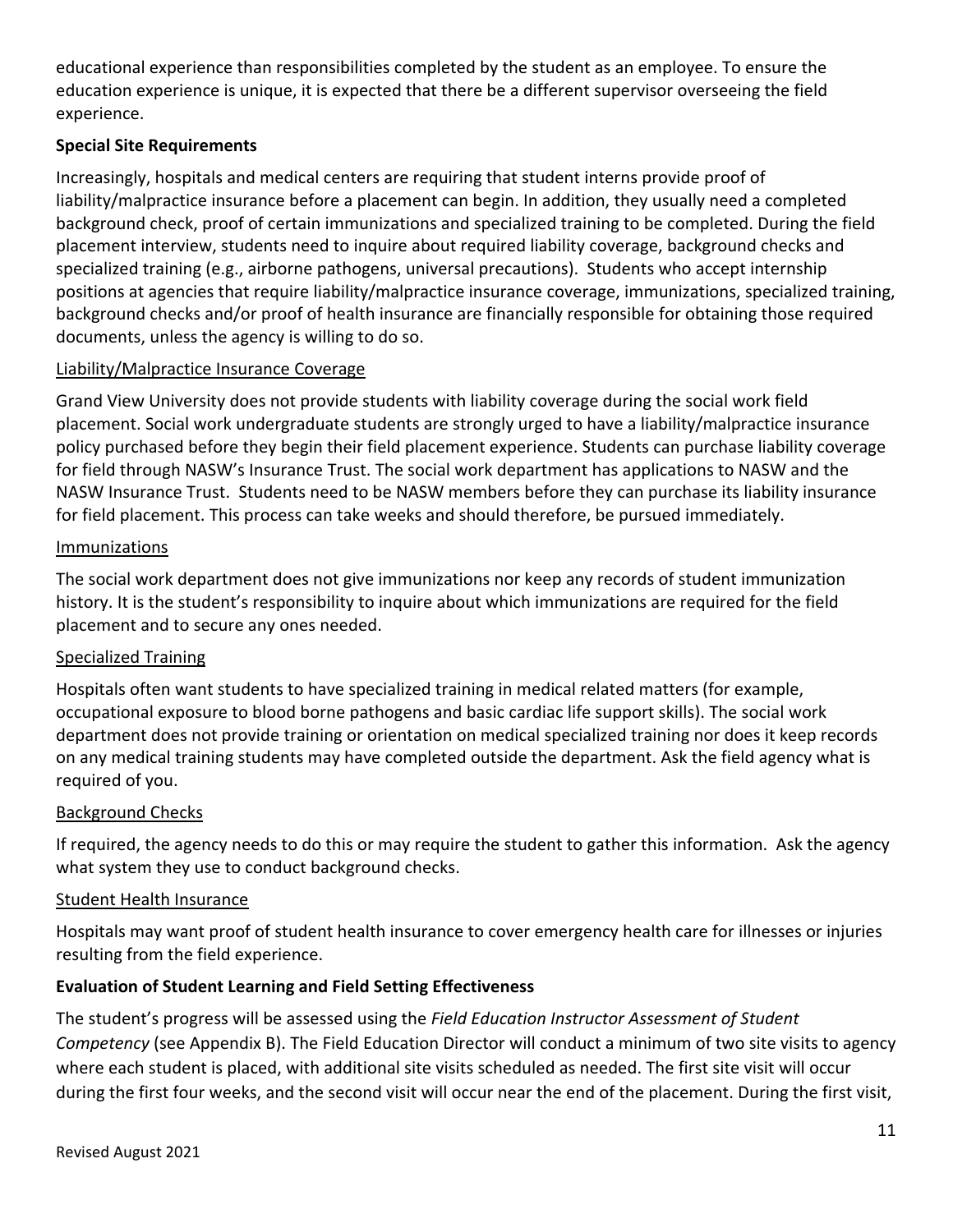the student, field education instructor, and Field Education Director will review the types of activities the student will complete during the placement, complete required paperwork, and address any concerns or questions that have arisen. On the final visit, the student, field education instructor, and Field Education Director will conduct a review the student's progress toward the 9 competencies and 31 practice behaviors, using the Field Education Instructor Assessment of Student Competency. Prior to the final visit, the student will complete a self-evaluation of progress during the field placement, which will be used to facilitate the conversation between the student, field education instructor, and Field Education Director.

Midway through the 450 hours of field experience have been completed, the student will complete a *Student Competency Self-assessment* (see Appendix C). This document will be reviewed by the student, field education instructor, and Field Education Director, for assessment of areas of strength and growth. In the case of areas of growth, strategies will be developed to help the student make improvements throughout the balance of the field placement. The self-assessment will be reviewed again at the end of the field placement.

The student will have the opportunity to complete an evaluation of the field education setting and the field education instructor. The student will be given the option of whether to provide the field education instructor with a copy of the assessment. If the student indicates concerns with the field placement setting, the Field Education Director will address the issues with the field education instructor prior to placement of additional students at the agency.

The field education instructor will also have the opportunity to complete an evaluation of the field education experience. This evaluation will be provided directly to the Field Education Director, who will follow up with any identified concerns prior to placement of additional students at the agency.

## **Removal from Field Education**

Students completing field education are expected to uphold a high standard of ethics in academic and practice settings. This includes, but is not limited to, upholding the academic code of conduct for the university, maintaining expectations of professional behavior, and adhering to the NASW Code of Ethics.

A student may be temporarily or permanently dismissed from field education in the case of:

- 1. Inability to obtain a grade of C or better in a course required for the major within three terms of an original grade of D or F.
- 2. Cumulative Grand View grade point below 2.50 for three (3) consecutive semesters.
- 3. Academic probation or suspension (see policy statement in the University Student Handbook).
- 4. Academic dishonesty per Grand View policy (see policy statement in the University Student Handbook).
- 5. Suspension for disciplinary reasons per Grand View policy (see policy statement in the University Student Handbook).
- 6. Unsatisfactory performance in the field education placement, as evidenced by earning less than 80% in the Field Education Evaluation of Student Competency.
- 7. Professional behavior in coursework or field work unresolved through Student Improvement Plans (measured by Professional Behavior Assessment completed in major courses and field work experiences).
- 8. Practice behavior not reflective of the National Association of Social Worker Code of Ethics.

Students who are dismissed from the program will receive the decision in writing from the Social Work Program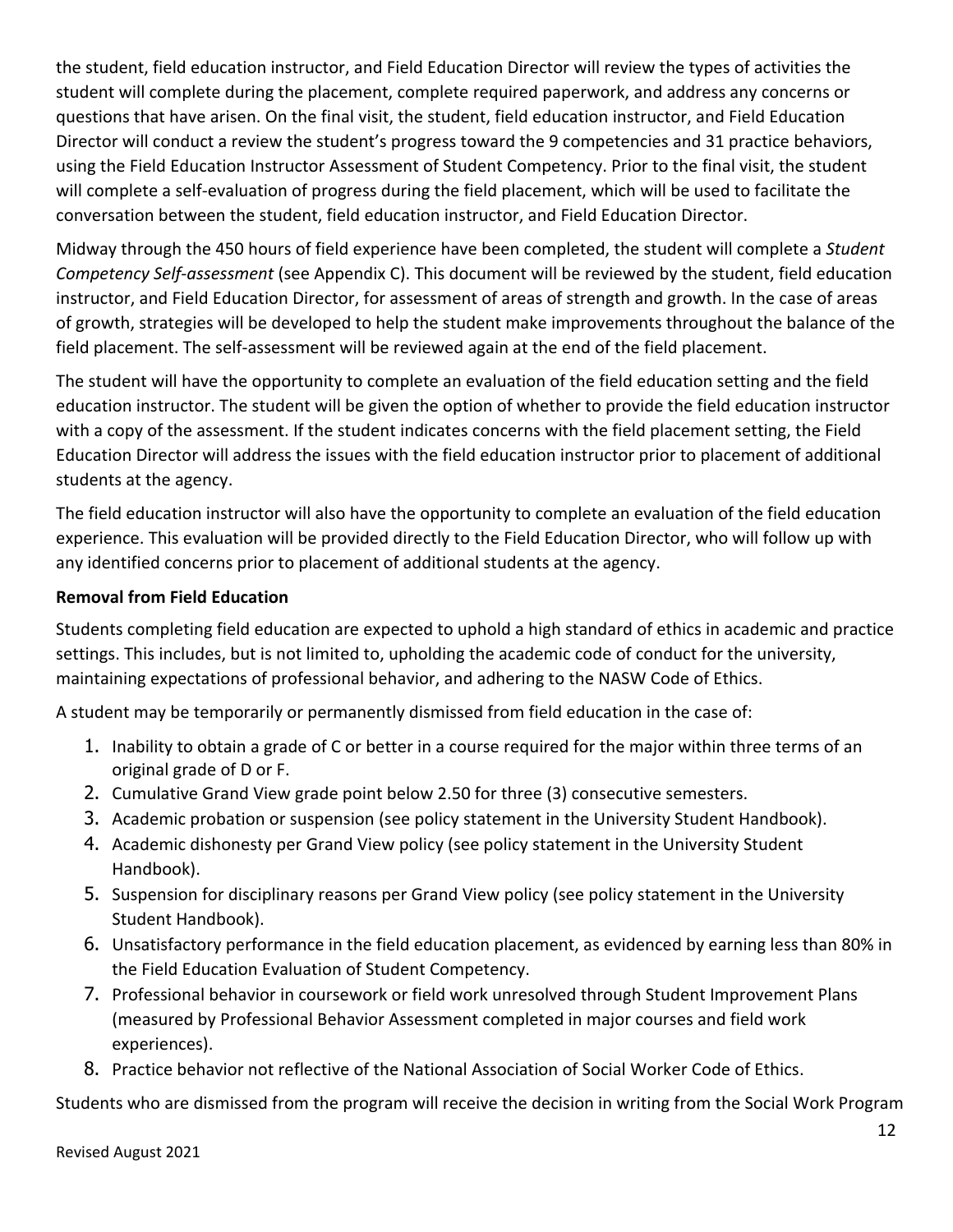Director, as well as the opportunity to have an exit interview with the Social Work Program Director and Field Education Director. Students who wish to appeal the decision may follow the appeal process described in the appeals section of this handbook.

## **Student Information**

## **Advising During the Field Placement**

Grand View University social work students are expected to meet with their academic advisor each semester, and will maintain their previously assigned advisor during the period of the field placement to address matters related to course selection, graduation expectations, and other requirements related to completion of the degree. However, the student should refer questions and concerns about the field placement to the Field Education Director, who will be most familiar with the expectations of the placement experience and the agency where the student is completing the 450 hours.

## **Student Rights and Responsibilities**

Students have the right to free inquiry, expression and association. However, Grand View University insists that all such expressions be peaceful and orderly and conducted in a manner so as not to infringe upon the rights of others. Moreover, students must clearly indicate that they are speaking as individuals and not for Grand View University community. Students should be free from discrimination and harassment based on race, sex, sexual orientation, gender identity, age, color, national origin, religion, disability, marital status or family status. Students should be secure in their persons, living quarters, papers and effects. Students are protected against improper disclosure as provided for in the Family Education Rights and Privacy Act of 1974 (FERPA).

## **Grand View Student Responsibilities**

Students are responsible for:

- Practicing high standards of academic and professional honesty and integrity.
- Respecting the rights, privileges and property of other members of the academic community and visitors to the campus.
- Refraining from any conduct that would interfere with University functions or endanger the health, welfare or safety of other persons.
- Following the reasonable directions of University personnel and maintaining an appropriate educational atmosphere in classes and laboratories.
- Complying with the rules, regulations, procedures, policies, standards of conduct and orders of Grand View University and its divisions and departments.

## **Interruption of Field Placement Due to National or Local Events**

Grand View University has developed a plan to address temporary disruption to students' social work field placements due to national or local events that have a direct impact on the student's ability to complete their field placement activities as discussed in the Education Learning Plan.

If students are advised by their agency, supervisor, and/or government to not attend their field placement, or if safety concerns warrant a temporary disruption in field placement, students should **immediately** consult with **BOTH** the Field Director and their Field Instructor. Field placements are closely monitored by the Council on Social Work Education, which accredits the Grand View social work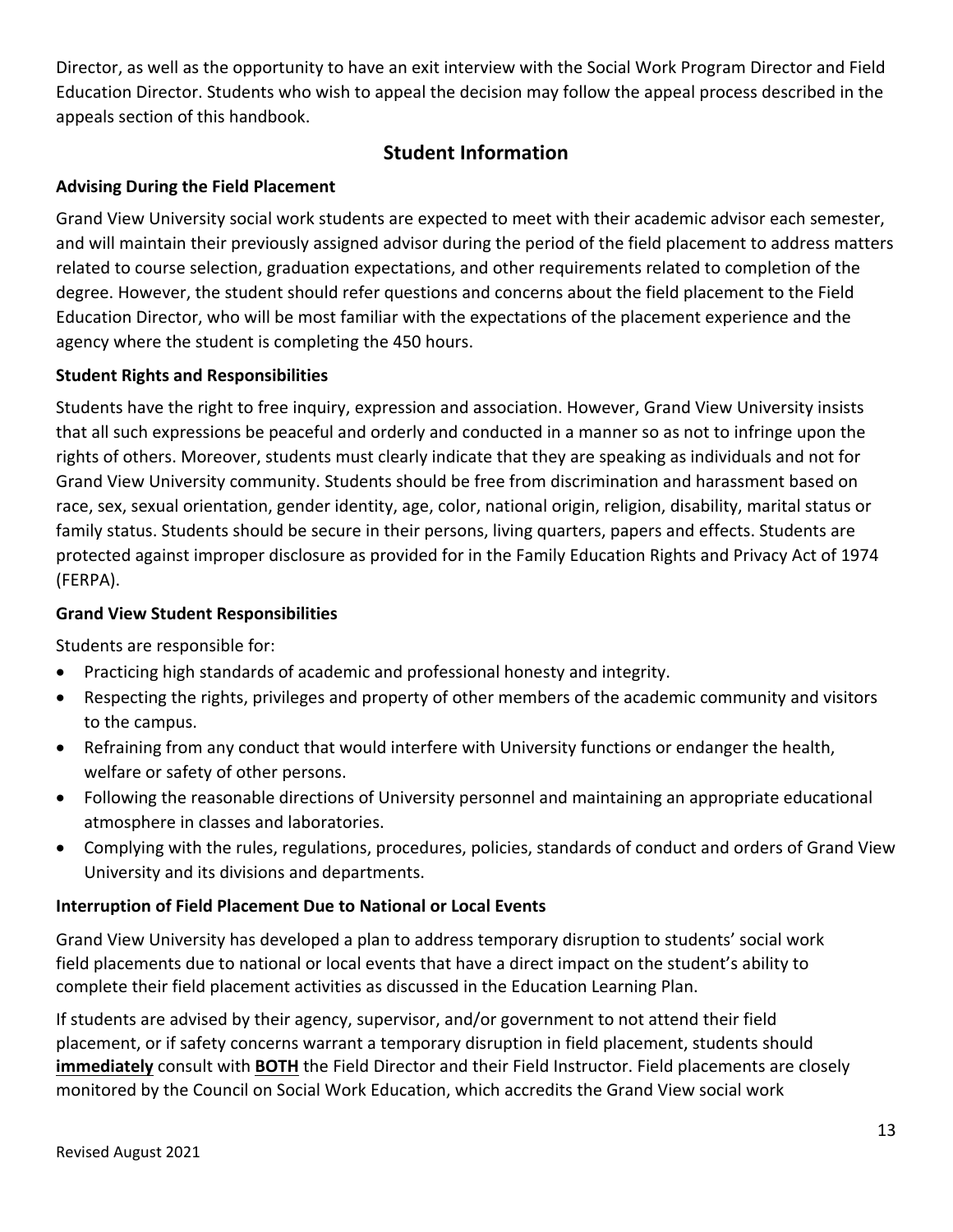program, and thus prompt attention to disruption of placement helps ensure compliance with our accrediting body.

In efforts to fulfill the hour requirements and educational competencies during temporary field placement stoppages, **alternative field learning activities** that can be completed off site will be provided.

This policy is meant to address short term field placement disruptions, with a maximum of 30 days. If the field placement disruption continues beyond a 30-day period, a review will be conducted by the Field Education Director to determine the most appropriate response to support students in completing their field placement requirements.

## **Alternate Learning Activities**

Field Instructors and Task Supervisors should assign students off-site alternative field learning activities that the student may complete in the event of a temporary field disruption. A list of potential alternative field learning activities follows. Field Instructors and Task Supervisors may come up with other activities or trainings, in addition to the ones listed. However, activities not listed must be approved in advance by the Field Education Director

- Supervision: Weekly supervision using Zoom or other teleconferencing applications.
- Meetings with individuals, families, and groups: Utilizing teleconferencing applications that can be accessed via computer, tablet, and/or telephone; provided teleconferencing applications meet any agency requirements regarding HIPPA and/or confidentiality.
- Trainings for Agency: Develop trainings that will benefit the agency (ex- self-care, ethics, etc.)
- Groups/Workshops for Clients: Develop curriculum for future implementation with clients (ex- life skills, grief, trauma, domestic violence, etc.)
- Written Materials for Clients or Community: Develop handouts/flyers/brochures (ex- explain voting rights, informed consent policies, etc.)
- Organizational Policy Review: Review agency policies with suggestions/recommendations where appropriate (ex- safety policies, diversity policies, use of social media, utilization of technology, etc.)
- Legislative Policy Review: Review relevant laws and policies impacting the population students work with (ex- Indian Child Welfare Act, Emergency Mental Health Holds, Homeless Camping Ban, etc.) and provide a synopsis of key takeaways or prepare advocacy materials (letter to editor, develop key talking points, etc.)
- Literature Review: Conduct a literature review on a specific topic relevant to field placement (exeffectiveness of an intervention, how interruption of services impacts mental health or economic stability, etc.)
- Grants: Research potential grant opportunities and/or prepare aspects of the grant writing.
- Community Networking/Resource Development: Teleconference with various service providers, participating in resource mapping, and develop a list of resources for clients with services offered, referral process, etc.
- Complete online trainings: Complete assigned trainings and provide a certification of completion and/or a short, written reflection and/or prepare a presentation to disseminate knowledge gained.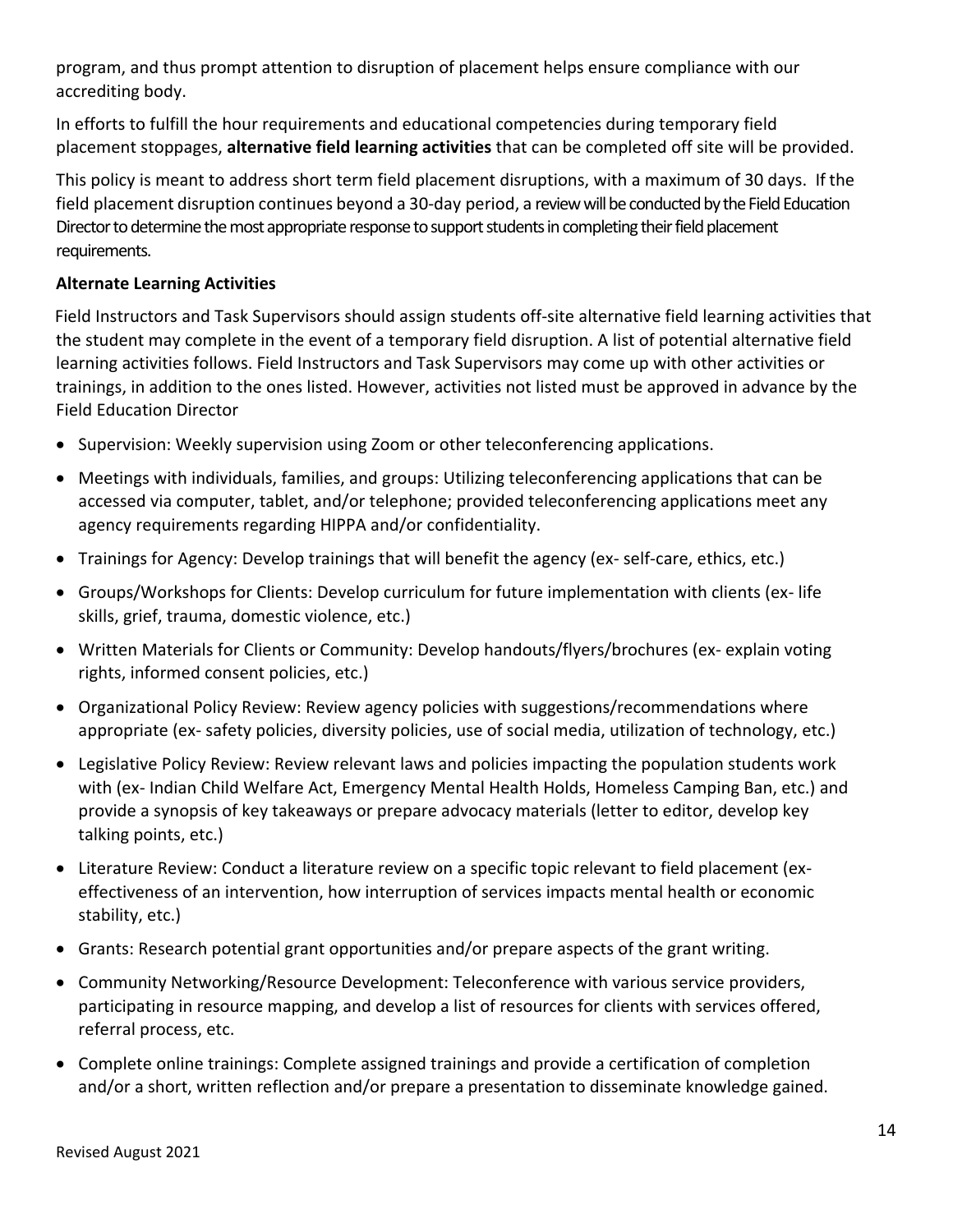Examples may include topics such as:

- Suicide Risk Factors and Warning Signs (Free, 1 hour): www.co.train.org (Course ID: 1080982
- Building Resiliency: Supporting Youth Affected by Trauma and Community Violence https://learn.nctsn.org/course/index.php?categoryid=44. Each free recorded webinar presentation is 1.5 hrs.

## **All activities need to be pre-approved by the student's agency supervisor**.

#### **Social Work Student Professional Responsibilities**

In addition to the Grand View University student responsibilities, social work students are responsible for mastering professional competencies related to generalist social work practice. The nine core competencies are listed on pages 5-6.

## **Confidentiality and the Use of Technology**

All students must comply with relevant laws, regulations, ethical standards, and organizational policies to ensure the confidentiality of clients. Students and agencies are encourages to utilize the standards listed in NASW's Technology in Social Work Practice

[\(https://www.socialworkers.org/includes/newIncludes/homepage/PRA-BRO-](https://www.socialworkers.org/includes/newIncludes/homepage/PRA-BRO-33617.TechStandards_FINAL_POSTING.pdf)

33617. TechStandards FINAL POSTING.pdf) guide to inform their use of technology. While each agency should develop their own protocols around the use of technology and confidentiality, the following best practices should be followed by all students:

- Take reasonable steps to maintain appropriate boundaries when using personal phones or other electronic communication. For example, consider temporarily hiding your caller ID when making outgoing calls, through your phone's settings.
- Position web cameras so that others can only see your face- all visible confidential data should be removed from camera view.
- Conduct all sensitive conversations in a private space. Be mindful of the potential for family members or bystanders to overhear any portion of your discussions.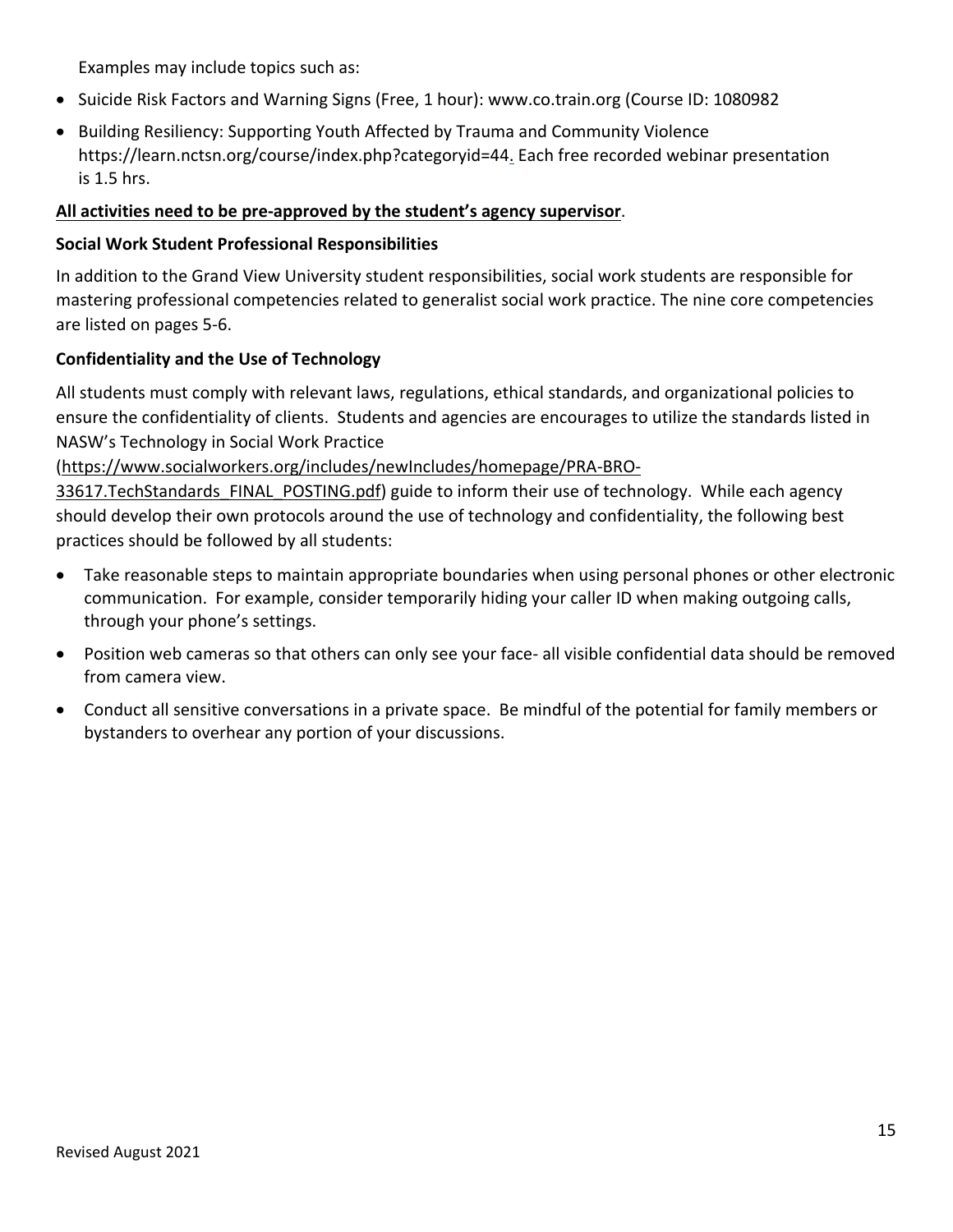#### **Field Education Manual Appendix A**

## **Education Learning Plan**

To complete the Education Learning Plan, the student, field education instructor, and Field Education Director will identify the types of activities the student will complete during the placement.

|   | <b>Competency 1: Demonstrate Ethical and Professional Behavior</b>                 |                                   |  |  |  |  |
|---|------------------------------------------------------------------------------------|-----------------------------------|--|--|--|--|
|   | <b>Practice Behavior Related to Competency</b>                                     | <b>Field Placement Activities</b> |  |  |  |  |
|   | Make ethical decisions by applying the standards of the NASW Code of Ethics,       |                                   |  |  |  |  |
|   | relevant laws and regulations, models for ethical decision-making, ethical conduct |                                   |  |  |  |  |
|   | of research, and/or additional codes of ethics as appropriate to context.          |                                   |  |  |  |  |
| 2 | Use reflection and self-regulation to manage personal values and maintain          |                                   |  |  |  |  |
|   | professionalism in practice situations.                                            |                                   |  |  |  |  |
| 3 | Demonstrate professional demeanor in behavior; appearance; and oral, written,      |                                   |  |  |  |  |
|   | and electronic communication.                                                      |                                   |  |  |  |  |
| 4 | Use technology ethically and appropriately to facilitate practice outcomes.        |                                   |  |  |  |  |
| 5 | Use supervision and consultation to guide professional judgment and behavior.      |                                   |  |  |  |  |

|   | Competency 2: Engage Diversity and Difference in Practice                            |                                   |  |  |  |  |
|---|--------------------------------------------------------------------------------------|-----------------------------------|--|--|--|--|
|   | <b>Practice Behavior Related to Competency</b>                                       | <b>Field Placement Activities</b> |  |  |  |  |
| 6 | Apply and communicate understanding of the importance of diversity and difference in |                                   |  |  |  |  |
|   | shaping life experiences in practice at the micro, mezzo, and macro levels.          |                                   |  |  |  |  |
|   | Present themselves as learners and engage clients and constituencies as experts of   |                                   |  |  |  |  |
|   | their own experiences.                                                               |                                   |  |  |  |  |
| 8 | Apply self-awareness and self-regulation to manage the influence of personal biases  |                                   |  |  |  |  |
|   | and values in working with diverse clients and constituencies.                       |                                   |  |  |  |  |

|      | Competency 3: Advance Human Rights and Social, Economic, and Environmental Justice                                                            |                                   |  |  |  |  |
|------|-----------------------------------------------------------------------------------------------------------------------------------------------|-----------------------------------|--|--|--|--|
|      | <b>Practice Behavior Related to Competency</b>                                                                                                | <b>Field Placement Activities</b> |  |  |  |  |
|      | Apply their understanding of social, economic, and environmental justice to<br>advocate for human rights at the individual and system levels. |                                   |  |  |  |  |
| . 10 | Engage in practices that advance social, economic, and environmental justice.                                                                 |                                   |  |  |  |  |

|                 | Competency 4: Engage In Practice-informed Research and Research-informed Practice      |                                   |  |  |  |  |
|-----------------|----------------------------------------------------------------------------------------|-----------------------------------|--|--|--|--|
|                 | <b>Practice Behavior Related to Competency</b>                                         | <b>Field Placement Activities</b> |  |  |  |  |
|                 | 11   Use practice experience and theory to inform scientific inquiry and research.     |                                   |  |  |  |  |
| 12 <sub>1</sub> | Apply critical thinking to engage in analysis of quantitative and qualitative research |                                   |  |  |  |  |
|                 | methods and research findings.                                                         |                                   |  |  |  |  |
| 13              | Use and translate research evidence to inform and improve practice, policy, and        |                                   |  |  |  |  |
|                 | service delivery.                                                                      |                                   |  |  |  |  |

|                 | <b>Competency 5: Engage in Policy Practice</b>                                          |                                   |  |  |  |  |  |
|-----------------|-----------------------------------------------------------------------------------------|-----------------------------------|--|--|--|--|--|
|                 | <b>Practice Behavior Related to Competency</b>                                          | <b>Field Placement Activities</b> |  |  |  |  |  |
| 14 <sup>1</sup> | I dentify social policy at the local, state, and federal level that impacts well-being, |                                   |  |  |  |  |  |
|                 | service delivery, and access to social services                                         |                                   |  |  |  |  |  |
| 15              | Assess how social welfare and economic policies impact the delivery of and access       |                                   |  |  |  |  |  |
|                 | to social services.                                                                     |                                   |  |  |  |  |  |
| 16              | Apply critical thinking to analyze, formulate, and advocate for policies that advance   |                                   |  |  |  |  |  |
|                 | human rights and social, economic, and environmental justice.                           |                                   |  |  |  |  |  |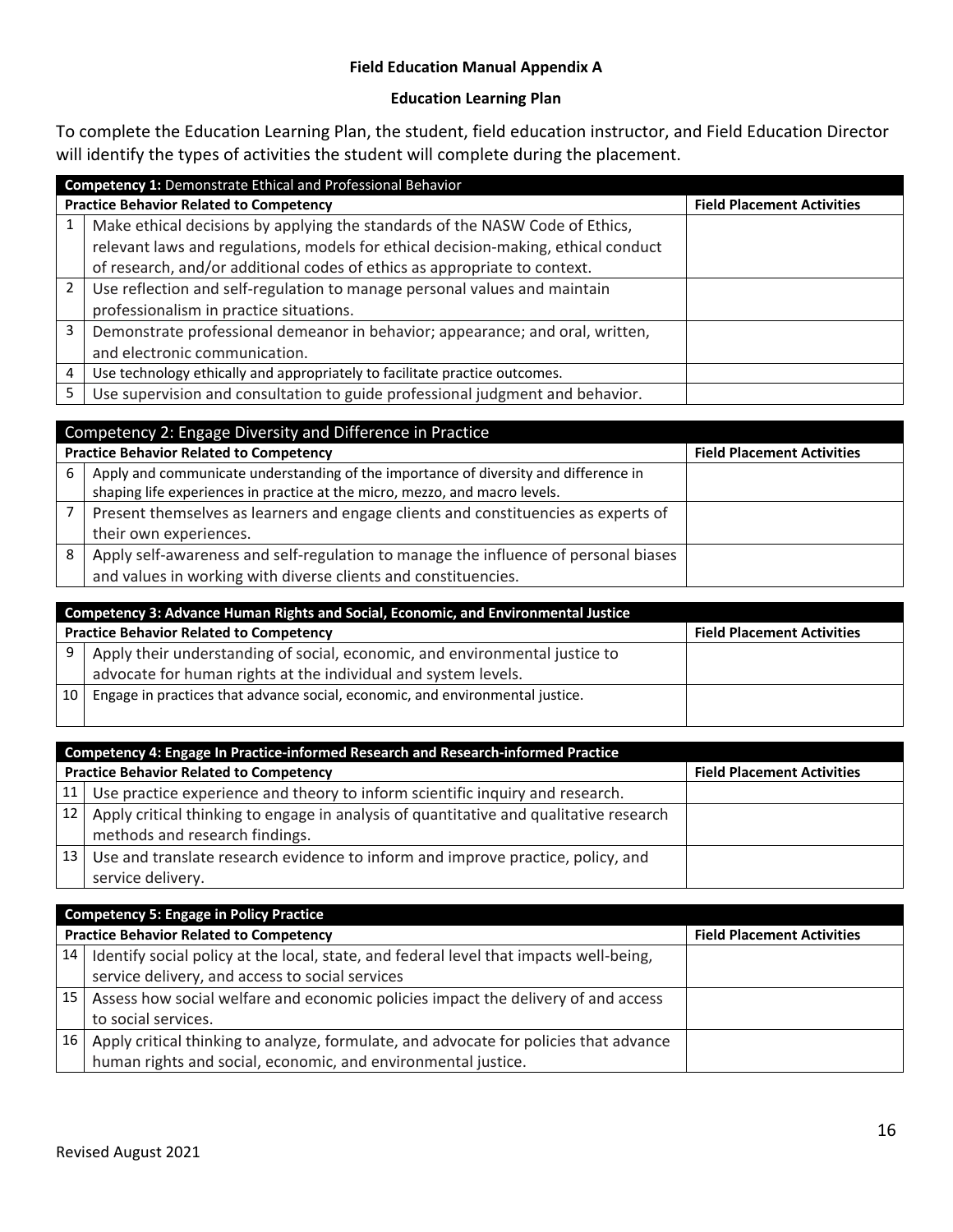|    | Competency 6: Engage with Individuals, Families, Groups, Organizations, and Communities                                                                                                   |  |  |  |  |  |  |
|----|-------------------------------------------------------------------------------------------------------------------------------------------------------------------------------------------|--|--|--|--|--|--|
|    | <b>Practice Behavior Related to Competency</b><br><b>Field Placement Activities</b>                                                                                                       |  |  |  |  |  |  |
|    | Apply knowledge of human behavior and the social environment, person-in-<br>environment, and other multidisciplinary theoretical frameworks to engage with<br>clients and constituencies. |  |  |  |  |  |  |
| 18 | Use empathy, reflection, and interpersonal skills to effectively engage diverse<br>clients and constituencies.                                                                            |  |  |  |  |  |  |

|    | Competency 7: Assess Individuals, Families, Groups, Organizations, and Communities  |                                   |  |  |  |  |
|----|-------------------------------------------------------------------------------------|-----------------------------------|--|--|--|--|
|    | <b>Practice Behavior Related to Competency</b>                                      | <b>Field Placement Activities</b> |  |  |  |  |
| 19 | Collect and organize data and apply critical thinking to interpret information from |                                   |  |  |  |  |
|    | clients and constituencies.                                                         |                                   |  |  |  |  |
| 20 | Apply knowledge of human behavior and the social environment, person-in-            |                                   |  |  |  |  |
|    | environment, and other multidisciplinary theoretical frameworks in the analysis of  |                                   |  |  |  |  |
|    | assessment data from clients and constituencies                                     |                                   |  |  |  |  |
| 21 | Develop mutually agreed-on intervention goals and objectives based on the critical  |                                   |  |  |  |  |
|    | assessment of strengths, needs, and challenges within clients and constituencies.   |                                   |  |  |  |  |
| 22 | Select appropriate intervention strategies based on the assessment, research        |                                   |  |  |  |  |
|    | knowledge, and values and preferences of clients and constituencies.                |                                   |  |  |  |  |

|                                                                                   | Competency 8: Intervene with Individuals, Families, Groups, Organizations, and Communities |  |  |  |  |  |  |
|-----------------------------------------------------------------------------------|--------------------------------------------------------------------------------------------|--|--|--|--|--|--|
|                                                                                   | <b>Practice Behavior Related to Competency</b><br><b>Field Placement Activities</b>        |  |  |  |  |  |  |
| 23<br>Critically choose and implement interventions to achieve practice goals and |                                                                                            |  |  |  |  |  |  |
|                                                                                   | enhance capacities of clients and constituencies.                                          |  |  |  |  |  |  |
| 24                                                                                | Apply knowledge of human behavior and the social environment, person-in-                   |  |  |  |  |  |  |
|                                                                                   | environment, and other multidisciplinary theoretical frameworks in interventions           |  |  |  |  |  |  |
|                                                                                   | with clients and constituencies.                                                           |  |  |  |  |  |  |
| 25                                                                                | Use inter-professional collaboration as appropriate to achieve beneficial practice         |  |  |  |  |  |  |
|                                                                                   | outcomes.                                                                                  |  |  |  |  |  |  |
| 26                                                                                | Negotiate, mediate, and advocate with and on behalf of diverse clients and                 |  |  |  |  |  |  |
|                                                                                   | constituencies.                                                                            |  |  |  |  |  |  |
| 27 <sup>1</sup>                                                                   | Facilitate effective transitions and endings that advance mutually agreed-on goals.        |  |  |  |  |  |  |

|                                                                                     | Competency 9: Evaluate Practice with Individuals, Families, Groups, Organizations, and Communities |  |  |  |  |  |  |
|-------------------------------------------------------------------------------------|----------------------------------------------------------------------------------------------------|--|--|--|--|--|--|
| <b>Practice Behavior Related to Competency</b><br><b>Field Placement Activities</b> |                                                                                                    |  |  |  |  |  |  |
| 28                                                                                  | Select and use appropriate methods for evaluation of outcomes.                                     |  |  |  |  |  |  |
| 29                                                                                  | Apply knowledge of human behavior and the social environment, person-in-                           |  |  |  |  |  |  |
|                                                                                     | environment, and other multidisciplinary theoretical frameworks in the evaluation                  |  |  |  |  |  |  |
|                                                                                     | of outcomes.                                                                                       |  |  |  |  |  |  |
| 30                                                                                  | Critically analyze, monitor, and evaluate intervention and program processes and                   |  |  |  |  |  |  |
|                                                                                     | outcomes.                                                                                          |  |  |  |  |  |  |
| 31                                                                                  | Apply evaluation findings to improve practice effectiveness at the micro, mezzo,                   |  |  |  |  |  |  |
|                                                                                     | and macro levels.                                                                                  |  |  |  |  |  |  |

Student Signature Date

Field Education Instructor Signature **Date** 

Field Education Director Signature Date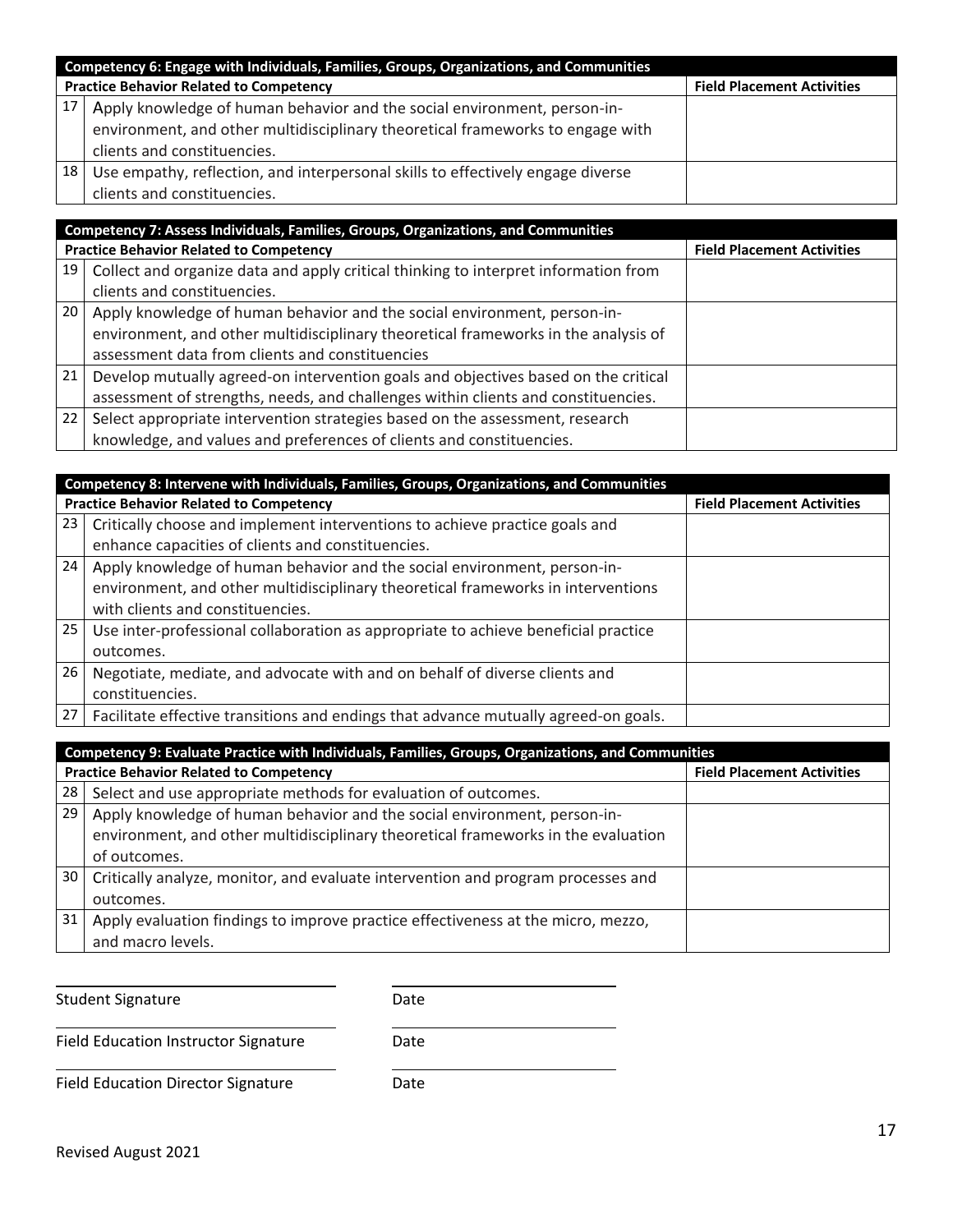#### **Field Education Manual Appendix B**

#### **Field Education Instructor Assessment of Student Competency**

Using the activities identified in the student's Education Learning Plan as a guide, please complete the following assessment of student competency on each of the practice behaviors. Each of the student's practice behaviors is rated on the following scale. **Remember:** you are assessing based on expectations of how an entry level BSW would perform.

5- Above average performance standards met, with no errors

4- Above average performance standards met, with few errors

3-Average performance standards met, with some errors

2-Does not meet average performance standards, with some errors

1-Does not meet average performance standards, with multiple errors

0-No opportunity to display skill/NA

| <b>Competency 1: Demonstrate Ethical and Professional Behavior</b> |  |  |  |  |                                                                                              |
|--------------------------------------------------------------------|--|--|--|--|----------------------------------------------------------------------------------------------|
|                                                                    |  |  |  |  | <b>Practice Behavior Related to Competency</b>                                               |
|                                                                    |  |  |  |  | Make ethical decisions by applying the standards of the NASW Code of Ethics, relevant laws   |
|                                                                    |  |  |  |  | and regulations, models for ethical decision-making, ethical conduct of research, and/or     |
|                                                                    |  |  |  |  | additional codes of ethics as appropriate to context.                                        |
|                                                                    |  |  |  |  | Use reflection and self-regulation to manage personal values and maintain professionalism in |
|                                                                    |  |  |  |  | practice situations.                                                                         |
|                                                                    |  |  |  |  | Demonstrate professional demeanor in behavior; appearance; and oral, written, and            |
|                                                                    |  |  |  |  | electronic communication.                                                                    |
|                                                                    |  |  |  |  | Use technology ethically and appropriately to facilitate practice outcomes.                  |
|                                                                    |  |  |  |  | Use supervision and consultation to guide professional judgment and behavior.                |

#### Field Education Instructor comments:

| <b>Competency 2: Engage Diversity and Difference in Practice</b> |  |  |  |  |                                                                                                                                                                     |
|------------------------------------------------------------------|--|--|--|--|---------------------------------------------------------------------------------------------------------------------------------------------------------------------|
|                                                                  |  |  |  |  | <b>Practice Behavior Related to Competency</b>                                                                                                                      |
|                                                                  |  |  |  |  | Apply and communicate understanding of the importance of diversity and difference in<br>shaping life experiences in practice at the micro, mezzo, and macro levels. |
|                                                                  |  |  |  |  | Present themselves as learners and engage clients and constituencies as experts of their own<br>experiences.                                                        |
|                                                                  |  |  |  |  | Apply self-awareness and self-regulation to manage the influence of personal biases and<br>values in working with diverse clients and constituencies.               |

#### Field Education Instructor comments:

| Competency 3: Advance Human Rights and Social, Economic, and Environmental Justice |  |  |  |  |                                                                                          |  |  |  |
|------------------------------------------------------------------------------------|--|--|--|--|------------------------------------------------------------------------------------------|--|--|--|
|                                                                                    |  |  |  |  | 5   Practice Behavior Related to Competency                                              |  |  |  |
|                                                                                    |  |  |  |  | Apply their understanding of social, economic, and environmental justice to advocate for |  |  |  |
|                                                                                    |  |  |  |  | human rights at the individual and system levels.                                        |  |  |  |
|                                                                                    |  |  |  |  | Engage in practices that advance social, economic, and environmental justice.            |  |  |  |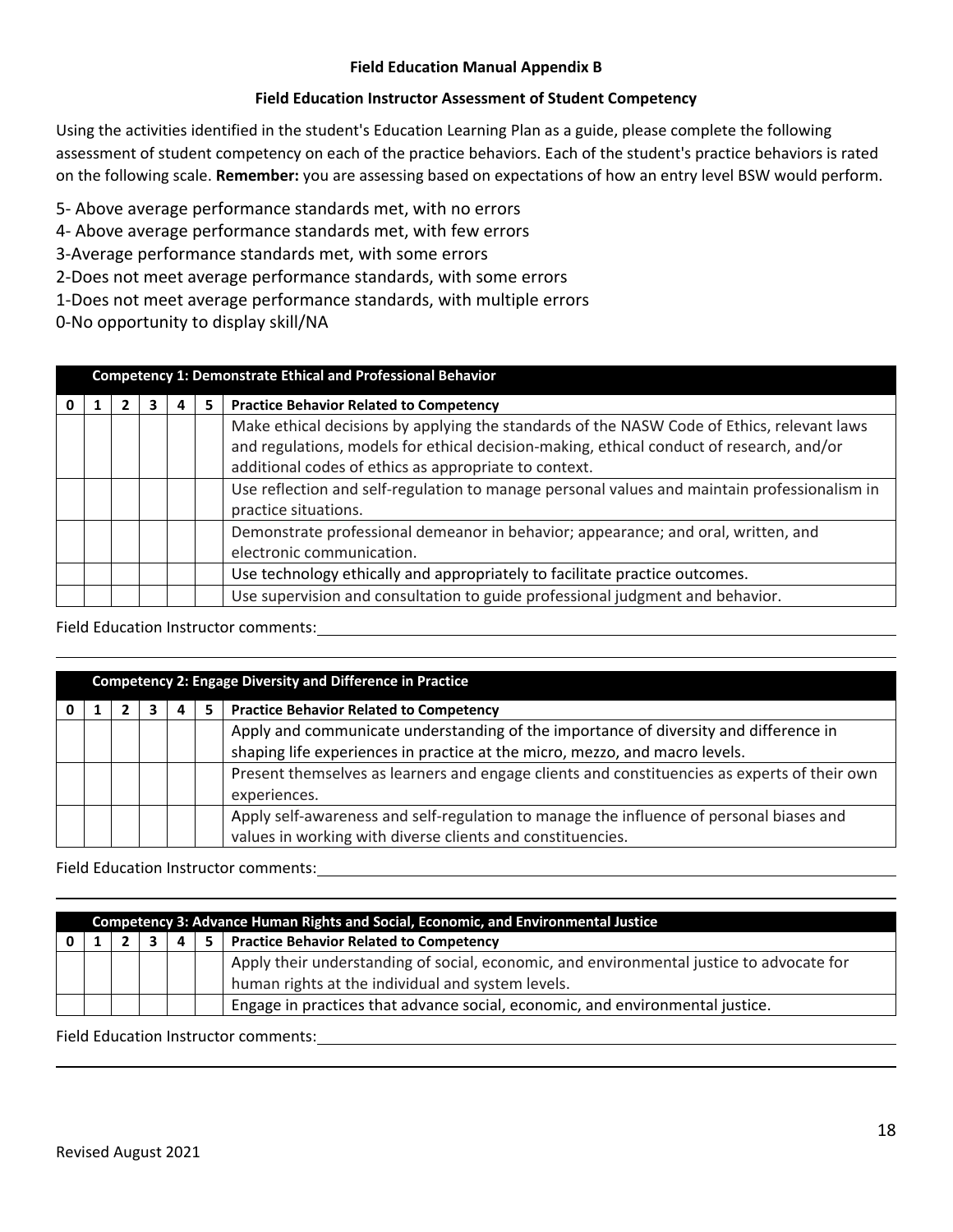| Competency 4: Engage In Practice-informed Research and Research-informed Practice |  |  |  |  |                                                                                                    |  |  |  |  |
|-----------------------------------------------------------------------------------|--|--|--|--|----------------------------------------------------------------------------------------------------|--|--|--|--|
|                                                                                   |  |  |  |  | <b>Practice Behavior Related to Competency</b>                                                     |  |  |  |  |
|                                                                                   |  |  |  |  | Use practice experience and theory to inform scientific inquiry and research.                      |  |  |  |  |
|                                                                                   |  |  |  |  | Apply critical thinking to engage in analysis of quantitative and qualitative research methods and |  |  |  |  |
|                                                                                   |  |  |  |  | research findings.                                                                                 |  |  |  |  |
|                                                                                   |  |  |  |  | Use and translate research evidence to inform and improve practice, policy, and service delivery.  |  |  |  |  |

## Field Education Instructor comments:

| <b>Competency 5: Engage in Policy Practice</b> |  |  |   |   |                                                                                                          |  |  |  |  |
|------------------------------------------------|--|--|---|---|----------------------------------------------------------------------------------------------------------|--|--|--|--|
|                                                |  |  | 4 | 5 | <b>Practice Behavior Related to Competency</b>                                                           |  |  |  |  |
|                                                |  |  |   |   | Identify social policy at the local, state, and federal level that impacts well-being, service delivery, |  |  |  |  |
|                                                |  |  |   |   | and access to social services                                                                            |  |  |  |  |
|                                                |  |  |   |   | Assess how social welfare and economic policies impact the delivery of and access to social              |  |  |  |  |
|                                                |  |  |   |   | services.                                                                                                |  |  |  |  |
|                                                |  |  |   |   | Apply critical thinking to analyze, formulate, and advocate for policies that advance human rights       |  |  |  |  |
|                                                |  |  |   |   | and social, economic, and environmental justice.                                                         |  |  |  |  |

## Field Education Instructor comments:

| Competency 6: Engage with Individuals, Families, Groups, Organizations, and Communities |  |  |  |   |                                                                                             |  |  |  |
|-----------------------------------------------------------------------------------------|--|--|--|---|---------------------------------------------------------------------------------------------|--|--|--|
|                                                                                         |  |  |  | 5 | <b>Practice Behavior Related to Competency</b>                                              |  |  |  |
|                                                                                         |  |  |  |   | Apply knowledge of human behavior and the social environment, person-in-environment, and    |  |  |  |
|                                                                                         |  |  |  |   | other multidisciplinary theoretical frameworks to engage with clients and constituencies.   |  |  |  |
|                                                                                         |  |  |  |   | Use empathy, reflection, and interpersonal skills to effectively engage diverse clients and |  |  |  |
|                                                                                         |  |  |  |   | constituencies.                                                                             |  |  |  |

Field Education Instructor comments:

| Competency 7: Assess Individuals, Families, Groups, Organizations, and Communities |  |  |  |   |                                                                                                                                                                                                                  |  |  |
|------------------------------------------------------------------------------------|--|--|--|---|------------------------------------------------------------------------------------------------------------------------------------------------------------------------------------------------------------------|--|--|
|                                                                                    |  |  |  | 5 | <b>Practice Behavior Related to Competency</b>                                                                                                                                                                   |  |  |
|                                                                                    |  |  |  |   | Collect and organize data and apply critical thinking to interpret information from clients and<br>constituencies.                                                                                               |  |  |
|                                                                                    |  |  |  |   | Apply knowledge of human behavior and the social environment, person-in-environment, and<br>other multidisciplinary theoretical frameworks in the analysis of assessment data from clients and<br>constituencies |  |  |
|                                                                                    |  |  |  |   | Develop mutually agreed-on intervention goals and objectives based on the critical assessment of<br>strengths, needs, and challenges within clients and constituencies.                                          |  |  |
|                                                                                    |  |  |  |   | Select appropriate intervention strategies based on the assessment, research knowledge, and<br>values and preferences of clients and constituencies.                                                             |  |  |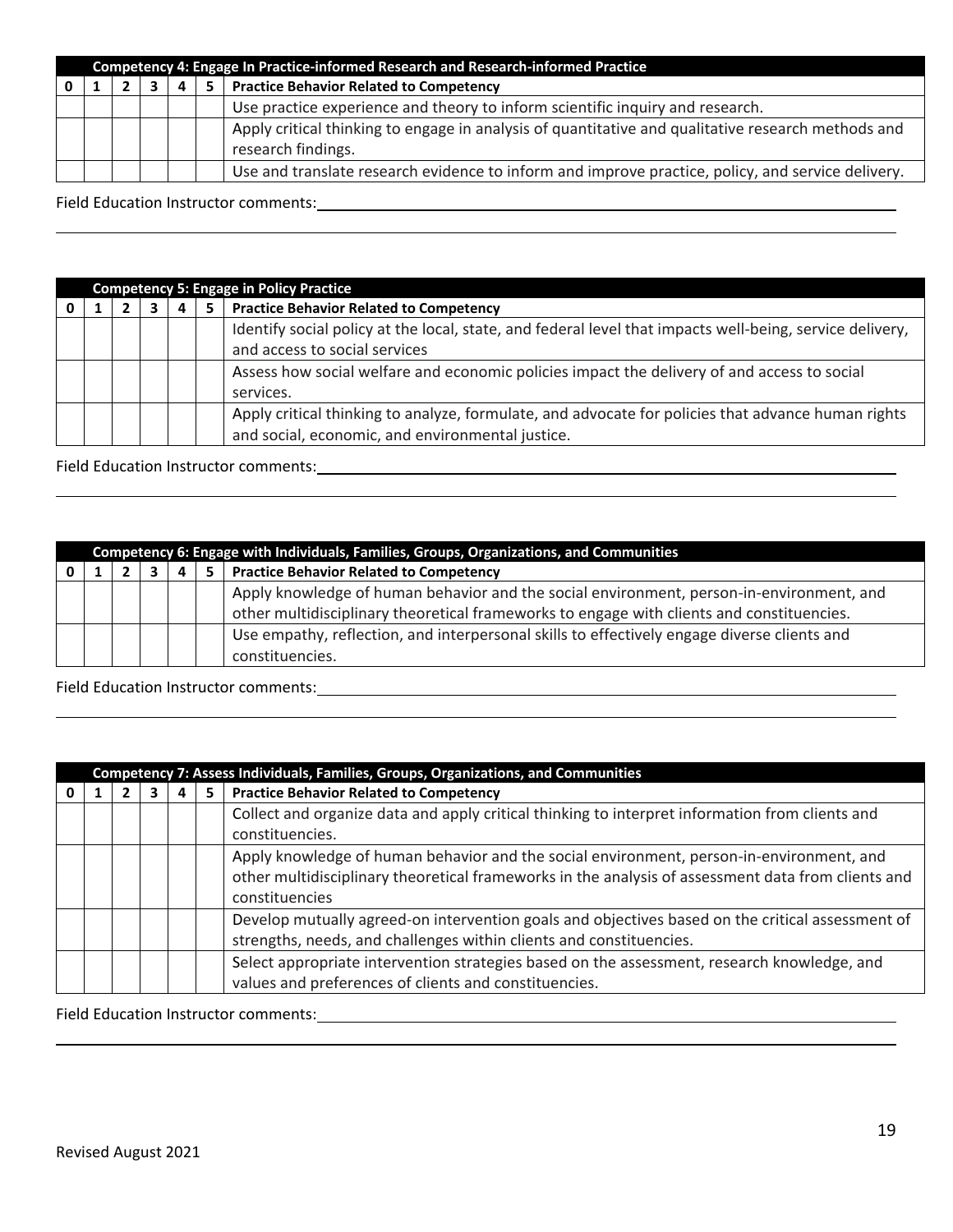| Competency 8: Intervene with Individuals, Families, Groups, Organizations, and Communities |  |  |  |   |                                                                                                   |  |  |
|--------------------------------------------------------------------------------------------|--|--|--|---|---------------------------------------------------------------------------------------------------|--|--|
|                                                                                            |  |  |  | 5 | <b>Practice Behavior Related to Competency</b>                                                    |  |  |
|                                                                                            |  |  |  |   | Critically choose and implement interventions to achieve practice goals and enhance capacities of |  |  |
|                                                                                            |  |  |  |   | clients and constituencies.                                                                       |  |  |
|                                                                                            |  |  |  |   | Apply knowledge of human behavior and the social environment, person-in-environment, and          |  |  |
|                                                                                            |  |  |  |   | other multidisciplinary theoretical frameworks in interventions with clients and constituencies.  |  |  |
|                                                                                            |  |  |  |   | Use inter-professional collaboration as appropriate to achieve beneficial practice outcomes.      |  |  |
|                                                                                            |  |  |  |   | Negotiate, mediate, and advocate with and on behalf of diverse clients and constituencies.        |  |  |
|                                                                                            |  |  |  |   | Facilitate effective transitions and endings that advance mutually agreed-on goals.               |  |  |

#### Field Education Instructor comments:

| Competency 9: Evaluate Practice with Individuals, Families, Groups, Organizations, and Communities |  |  |  |    |                                                                                                                                                                           |  |  |
|----------------------------------------------------------------------------------------------------|--|--|--|----|---------------------------------------------------------------------------------------------------------------------------------------------------------------------------|--|--|
|                                                                                                    |  |  |  | 5. | <b>Practice Behavior Related to Competency</b>                                                                                                                            |  |  |
|                                                                                                    |  |  |  |    | Select and use appropriate methods for evaluation of outcomes.                                                                                                            |  |  |
|                                                                                                    |  |  |  |    | Apply knowledge of human behavior and the social environment, person-in-environment, and<br>other multidisciplinary theoretical frameworks in the evaluation of outcomes. |  |  |
|                                                                                                    |  |  |  |    | Critically analyze, monitor, and evaluate intervention and program processes and outcomes.                                                                                |  |  |
|                                                                                                    |  |  |  |    | Apply evaluation findings to improve practice effectiveness at the micro, mezzo, and macro levels.                                                                        |  |  |

| <b>Student Signature</b>             | Date |
|--------------------------------------|------|
| Field Education Instructor Signature | Date |
| <b>Faculty Signature</b>             | Date |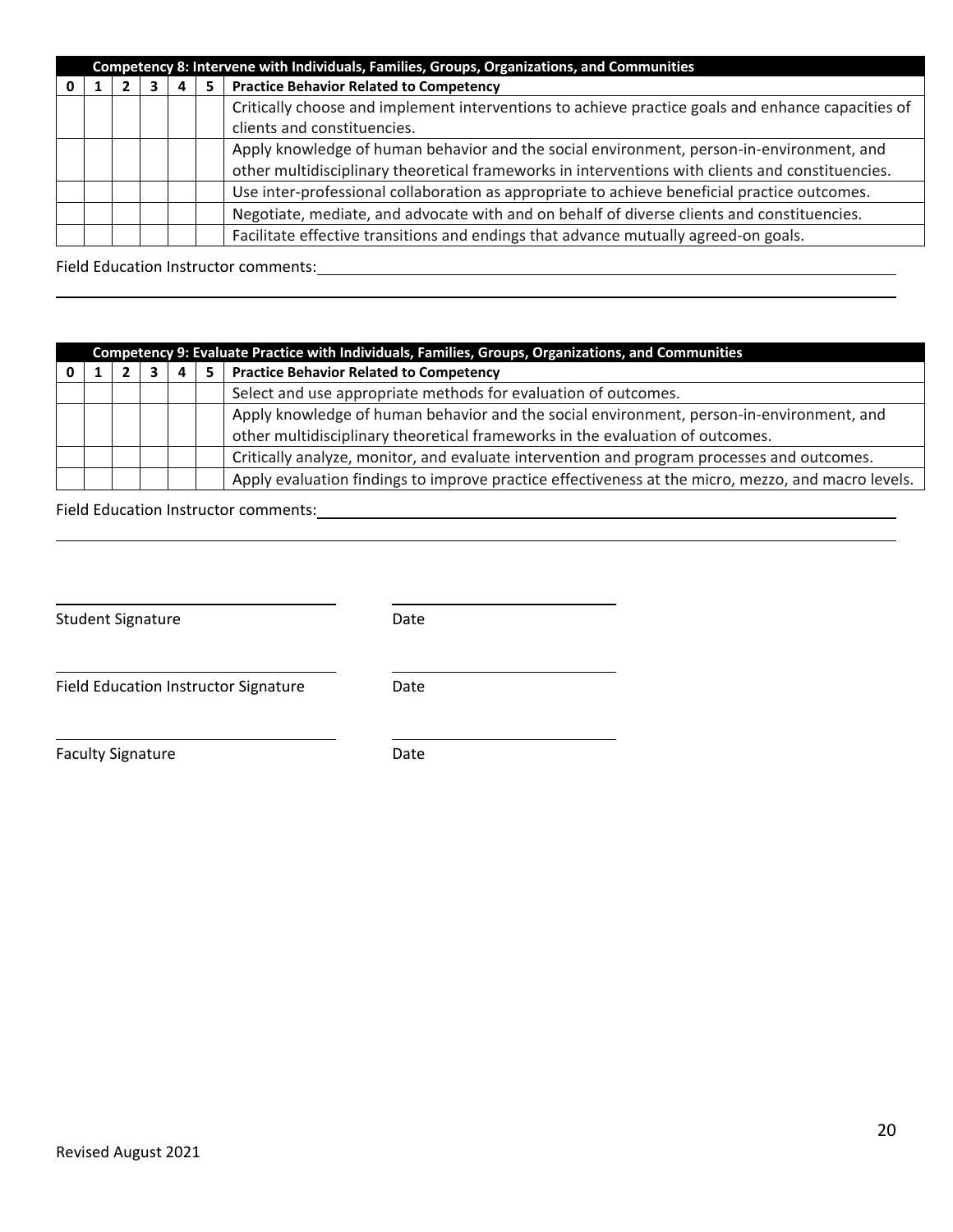#### **Field Education Manual Appendix C**

#### **Field Education Student Proficiency Self-Assessment**

The student is to complete a self-assessment on each of the practice behaviors at the midpoint of their field education placement. Each of the student's practice behaviors is rated on the following scale.

5- Above average performance standards met, with no errors

4- Above average performance standards met, with few errors

3-Average performance standards met, with some errors

2-Does not meet average performance standards, with some errors

1-Does not meet average performance standards, with multiple errors

#### 0-No opportunity to display skill/NA

| <b>Competency 1: Demonstrate Ethical and Professional Behavior</b> |  |  |  |    |                                                                                                                                                                                                                                                 |  |
|--------------------------------------------------------------------|--|--|--|----|-------------------------------------------------------------------------------------------------------------------------------------------------------------------------------------------------------------------------------------------------|--|
|                                                                    |  |  |  | 5. | <b>Practice Behavior Related to Competency</b>                                                                                                                                                                                                  |  |
|                                                                    |  |  |  |    | Make ethical decisions by applying the standards of the NASW Code of Ethics, relevant laws<br>and regulations, models for ethical decision-making, ethical conduct of research, and/or<br>additional codes of ethics as appropriate to context. |  |
|                                                                    |  |  |  |    | Use reflection and self-regulation to manage personal values and maintain professionalism in<br>practice situations.                                                                                                                            |  |
|                                                                    |  |  |  |    | Demonstrate professional demeanor in behavior; appearance; and oral, written, and<br>electronic communication.                                                                                                                                  |  |
|                                                                    |  |  |  |    | Use technology ethically and appropriately to facilitate practice outcomes.                                                                                                                                                                     |  |
|                                                                    |  |  |  |    | Use supervision and consultation to guide professional judgment and behavior.                                                                                                                                                                   |  |

## Field Education Instructor comments:

| <b>Competency 2: Engage Diversity and Difference in Practice</b> |  |  |   |  |                                                                                              |  |  |  |
|------------------------------------------------------------------|--|--|---|--|----------------------------------------------------------------------------------------------|--|--|--|
|                                                                  |  |  | 4 |  | <b>Practice Behavior Related to Competency</b>                                               |  |  |  |
|                                                                  |  |  |   |  | Apply and communicate understanding of the importance of diversity and difference in         |  |  |  |
|                                                                  |  |  |   |  | shaping life experiences in practice at the micro, mezzo, and macro levels.                  |  |  |  |
|                                                                  |  |  |   |  | Present themselves as learners and engage clients and constituencies as experts of their own |  |  |  |
|                                                                  |  |  |   |  | experiences.                                                                                 |  |  |  |
|                                                                  |  |  |   |  | Apply self-awareness and self-regulation to manage the influence of personal biases and      |  |  |  |
|                                                                  |  |  |   |  | values in working with diverse clients and constituencies.                                   |  |  |  |

#### Field Education Instructor comments:

| Competency 3: Advance Human Rights and Social, Economic, and Environmental Justice |  |  |  |  |                                                                                                                                               |  |  |
|------------------------------------------------------------------------------------|--|--|--|--|-----------------------------------------------------------------------------------------------------------------------------------------------|--|--|
|                                                                                    |  |  |  |  | 5   Practice Behavior Related to Competency                                                                                                   |  |  |
|                                                                                    |  |  |  |  | Apply their understanding of social, economic, and environmental justice to advocate for<br>human rights at the individual and system levels. |  |  |
|                                                                                    |  |  |  |  | Engage in practices that advance social, economic, and environmental justice.                                                                 |  |  |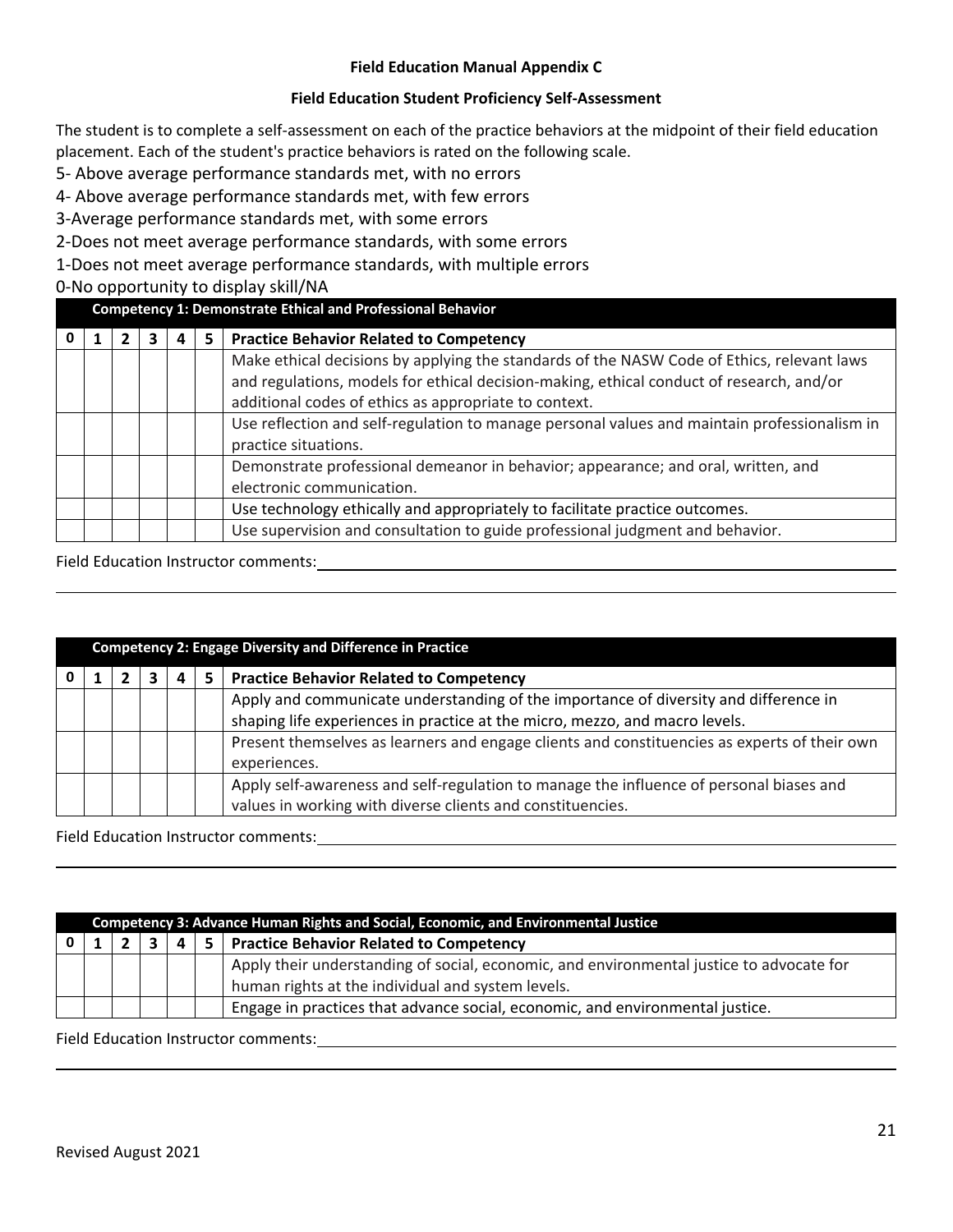| Competency 4: Engage In Practice-informed Research and Research-informed Practice |  |  |   |    |                                                                                                    |  |  |  |
|-----------------------------------------------------------------------------------|--|--|---|----|----------------------------------------------------------------------------------------------------|--|--|--|
|                                                                                   |  |  | 4 | 5. | <b>Practice Behavior Related to Competency</b>                                                     |  |  |  |
|                                                                                   |  |  |   |    | Use practice experience and theory to inform scientific inquiry and research.                      |  |  |  |
|                                                                                   |  |  |   |    | Apply critical thinking to engage in analysis of quantitative and qualitative research methods and |  |  |  |
|                                                                                   |  |  |   |    | research findings.                                                                                 |  |  |  |
|                                                                                   |  |  |   |    | Use and translate research evidence to inform and improve practice, policy, and service delivery.  |  |  |  |

Field Education Instructor comments: **Example 2018** 2019 12:00:00 12:00:00 12:00:00 12:00:00 12:00:00 12:00:00 12:00:00 12:00:00 12:00:00 12:00:00 12:00:00 12:00:00 12:00:00 12:00:00 12:00:00 12:00:00 12:00:00 12:00:00 12:

| <b>Competency 5: Engage in Policy Practice</b> |  |  |   |    |                                                                                                          |
|------------------------------------------------|--|--|---|----|----------------------------------------------------------------------------------------------------------|
|                                                |  |  | 4 | 5. | <b>Practice Behavior Related to Competency</b>                                                           |
|                                                |  |  |   |    | Identify social policy at the local, state, and federal level that impacts well-being, service delivery, |
|                                                |  |  |   |    | and access to social services                                                                            |
|                                                |  |  |   |    | Assess how social welfare and economic policies impact the delivery of and access to social              |
|                                                |  |  |   |    | services.                                                                                                |
|                                                |  |  |   |    | Apply critical thinking to analyze, formulate, and advocate for policies that advance human rights       |
|                                                |  |  |   |    | and social, economic, and environmental justice.                                                         |

Field Education Instructor comments: Manual According to the United States of the United States of the United States of the United States of the United States of the United States of the United States of the United States

| Competency 6: Engage with Individuals, Families, Groups, Organizations, and Communities |  |  |  |  |                                                                                                                                                                                       |  |
|-----------------------------------------------------------------------------------------|--|--|--|--|---------------------------------------------------------------------------------------------------------------------------------------------------------------------------------------|--|
|                                                                                         |  |  |  |  | <b>Practice Behavior Related to Competency</b>                                                                                                                                        |  |
|                                                                                         |  |  |  |  | Apply knowledge of human behavior and the social environment, person-in-environment, and<br>other multidisciplinary theoretical frameworks to engage with clients and constituencies. |  |
|                                                                                         |  |  |  |  | Use empathy, reflection, and interpersonal skills to effectively engage diverse clients and<br>constituencies.                                                                        |  |

Field Education Instructor comments: **with a set of the control of the control of the control of the control of the control of the control of the control of the control of the control of the control of the control of the c** 

| Competency 7: Assess Individuals, Families, Groups, Organizations, and Communities |                                                      |  |  |                                                                                                                                                                                                                  |
|------------------------------------------------------------------------------------|------------------------------------------------------|--|--|------------------------------------------------------------------------------------------------------------------------------------------------------------------------------------------------------------------|
|                                                                                    | <b>Practice Behavior Related to Competency</b><br>5. |  |  |                                                                                                                                                                                                                  |
|                                                                                    |                                                      |  |  | Collect and organize data and apply critical thinking to interpret information from clients and<br>constituencies.                                                                                               |
|                                                                                    |                                                      |  |  | Apply knowledge of human behavior and the social environment, person-in-environment, and<br>other multidisciplinary theoretical frameworks in the analysis of assessment data from clients and<br>constituencies |
|                                                                                    |                                                      |  |  | Develop mutually agreed-on intervention goals and objectives based on the critical assessment of<br>strengths, needs, and challenges within clients and constituencies.                                          |
|                                                                                    |                                                      |  |  | Select appropriate intervention strategies based on the assessment, research knowledge, and<br>values and preferences of clients and constituencies.                                                             |